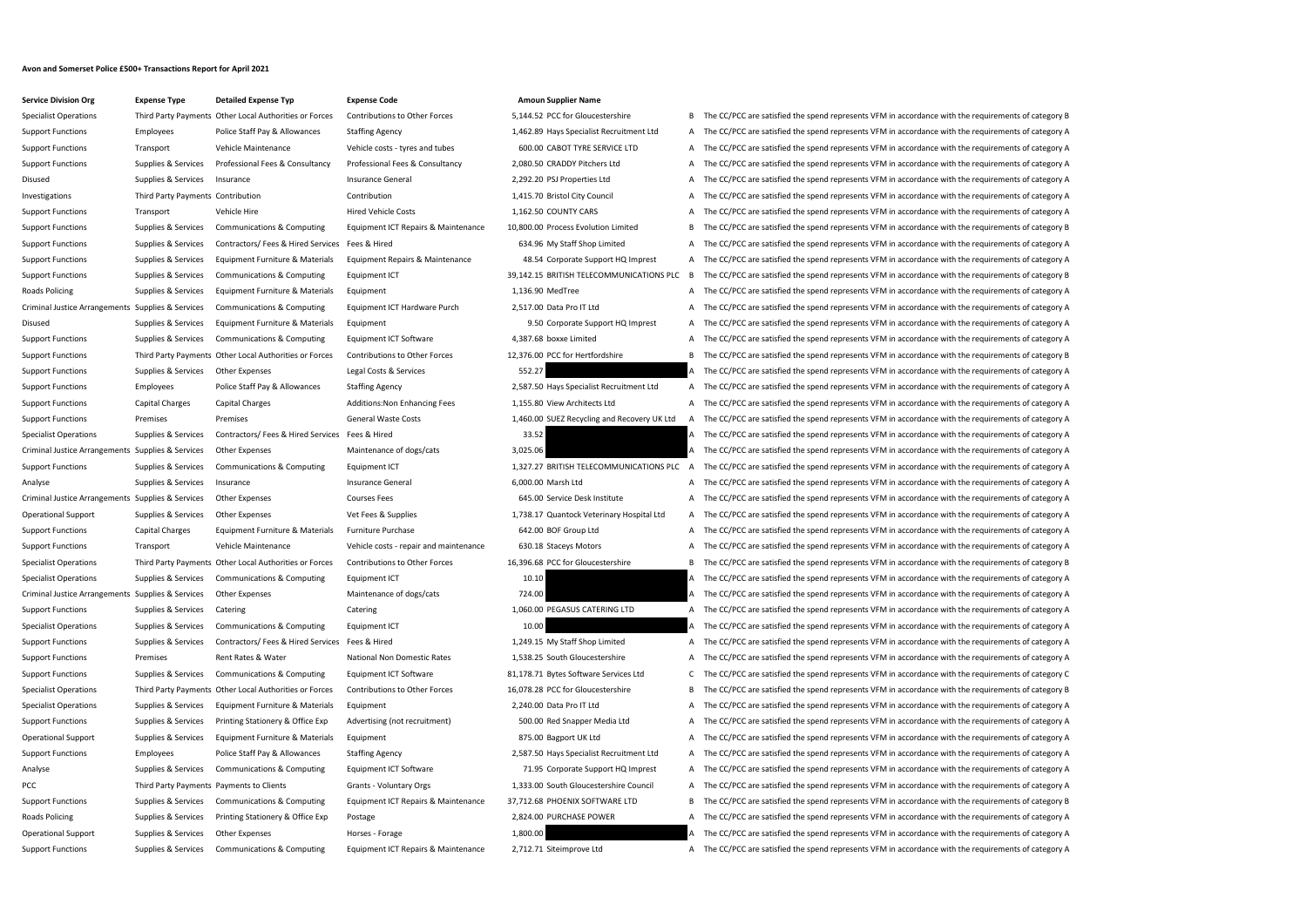Support Functions Transport Vehicle Maintenance Vehicle costs - tyres and tubes 690.00 GOODYEAR TYRES UK LTD A The CC/PCC are satisfied the spend represents VFM in accordance with the requirements of category A Support Functions Premises Energy Costs Gas Gas Gas 2.567.65 Thornbury Town Council A The CC/PCC are satisfied the spend represents VFM in accordance with the requirements of category A Support Functions Premises Rent Rates & Water National Non Domestic Rates 768.00 Mendip District Council A The CC/PCC are satisfied the spend represents VFM in accordance with the requirements of category A Support Functions Supplies & Services Other Expenses Legal Costs & Services 793.00 A The CC/PCC are satisfied the spend represents VFM in accordance with the requirements of category A Support Functions Supplies & Services Contractors/ Fees & Hired Services Fees & Hired Services Fees & Hired 540.83 My Staff Shop Limited A The CC/PCC are satisfied the spend represents VFM in accordance with the requiremen Support Functions Capital Charges Capital Charges ICT Equipment Purchase 670.00 Data Pro IT Ltd A The CC/PCC are satisfied the spend represents VFM in accordance with the requirements of category A Investigations Supplies & Services Professional Fees & Consultancy Professional Fees & Consultancy 900.00 A The CC/PCC are satisfied the spend represents VFM in accordance with the requirements of category A Support Functions Supplies & Services Other Expenses Legal Costs & Services 200.00 A The CC/PCC are satisfied the spend represents VFM in accordance with the requirements of category A Support Functions Premises Energy Costs Oil Oil SA3.20 County Marquees Ltd A The CC/PCC are satisfied the spend represents VFM in accordance with the requirements of category A Investigative Support Supplies & Services Capital Charges Forensic Science Services 23,564.45 Orchid Cellmark Ltd B The CC/PCC are satisfied the spend represents VFM in accordance with the requirements of category B Support Functions Transport Vehicle Maintenance Vehicle costs - commissioning 1,133.03 VEHICLE DEVELOPMENTS A The CC/PCC are satisfied the spend represents VFM in accordance with the requirements of category A Disused Supplies & Services Other Expenses Courses Fees Courses Fees 2,400.00 Eagle Eye Innovation's Ltd A The CC/PCC are satisfied the spend represents VFM in accordance with the requirements of category A Support Functions Transport Vehicle Maintenance Vehicle costs - tyres and tubes 1,245.72 CABOT TYRE SERVICE LTD A The CC/PCC are satisfied the spend represents VFM in accordance with the requirements of category A Specialist Operations Supplies & Services Professional Fees & Consultancy Professional Fees & Consultancy Professional Fees & Consultancy 993.10 IGM Consultancy A The CC/PCC are satisfied the spend represents VFM in accord Support Functions Supplies & Services Communications & Computing Equipment ICT Consumables 4,300.00 Data Pro IT Ltd A The CC/PCC are satisfied the spend represents VFM in accordance with the requirements of category A Support Functions Premises Rent Rates & Water National Non Domestic Rates 1,063.75 Bath & North East Somerset A The CC/PCC are satisfied the spend represents VFM in accordance with the requirements of category A Support Functions Premises Rent Rates & Water Water Charges/Sewerages 1,266.27 Water2Business A The CC/PCC are satisfied the spend represents VFM in accordance with the requirements of category A Specialist Operations Supplies & Services Other Expenses Licences & Orders 1999 Creations and the CC/PCC are satisfied the spend represents VFM in accordance with the requirements of category A Support Functions Premises Rent Rates & Water Hire of Accommodation Hire of Accommodation 17,830.80 Hilton Bristol B The CC/PCC are satisfied the spend represents VFM in accordance with the requirements of category B Support Functions Supplies & Services Other Expenses Licences & Orders 650.00 Avon Armour Limited A The CC/PCC are satisfied the spend represents VFM in accordance with the requirements of category A Support Functions Supplies & Services Other Expenses Remand costs Remand costs 816.50 Charles Fellows Supplies Ltd A The CC/PCC are satisfied the spend represents VFM in accordance with the requirements of category A Roads Policing Supplies & Services Printing Stationery & Office Exp Postage Printing Stationery & Office Exp Postage 3,004.85 3,004.85 A The CC/PCC are satisfied the spend represents VFM in accordance with the requirements Support Functions Transport Transport Wehicle Maintenance Vehicle costs - repair and maintenance 567.73 Alliance Automotive T/A Mill Autoq A The CC/PCC are satisfied the spend represents VFM in accordance with the requirem Local Policing Supplies & Services Printing Stationery & Office Exp Printing Printing 1,172.50 NORMANTON SCREEN PRINTING A The CC/PCC are satisfied the spend represents VFM in accordance with the requirements of category A Support Functions Transport Vehicle Maintenance Vehicle costs - repair and maintenance 1,950.00 Sustainable Travel Solutions Ltd A The CC/PCC are satisfied the spend represents VFM in accordance with the requirements of ca Support Functions Premises Rent Rates & Water Rents Rents Rents 2,125.00 Thornbury Town Council A The CC/PCC are satisfied the spend represents VFM in accordance with the requirements of category A Support Functions Supplies & Services Contractors/ Fees & Hired Services Fees & Hired Music Fees & Hired 745.83 My Staff Shop Limited A The CC/PCC are satisfied the spend represents VFM in accordance with the requirements Analyse Supplies & Services Other Expenses Financial Adjustments Financial Adjustments -0.37 PCC for Gloucestershire B The CC/PCC are satisfied the spend represents VFM in accordance with the requirements of category B Support Functions Supplies & Services Communications & Computing Telephone Calls 97.65 BRITISH TELECOMMUNICATIONS PLC B The CC/PCC are satisfied the spend represents VFM in accordance with the requirements of category B Support Functions Premises Rent Rates & Water National Non Domestic Rates 711.75 Mendip District Council A The CC/PCC are satisfied the spend represents VFM in accordance with the requirements of category A Support Functions Transport Vehicle Maintenance Vehicle costs - licences 2,825.00 Corporate Support HQ Imprest A The CC/PCC are satisfied the spend represents VFM in accordance with the requirements of category A Criminal Justice Arrangements Supplies & Services Clothing Uniforms & Laundry Laundry & Dry Cleaning 1,138.45 Royal Devon and Exeter NHS Foundati A The CC/PCC are satisfied the spend represents VFM in accordance with the r Support Functions Premises Energy Costs Electricity Electricity and Electricity and the spend term of category B The CC/PCC are satisfied the spend represents VFM in accordance with the requirements of category B Support Functions Supplies & Services Communications & Computing Equipment ICT Repairs & Maintenance 539.58 Iron Mountain UK Plc A The CC/PCC are satisfied the spend represents VFM in accordance with the requirements of ca Support Functions Employees Police Staff Pay & Allowances Staffing Agency 2,070.00 Hays Specialist Recruitment Ltd A The CC/PCC are satisfied the spend represents VFM in accordance with the requirements of category A Support Functions Transport Vehicle Maintenance Vehicle costs - repair and maintenance 621.15 PCC for Devon & Cornwall A The CC/PCC are satisfied the spend represents VFM in accordance with the requirements of category A Disused Premises Cleaning & Domestic Supplies Cleaning Charges 732.02 Sodexo Limited B The CC/PCC are satisfied the spend represents VFM in accordance with the requirements of category B Support Functions Premises Cleaning & Domestic Supplies Cleaning Charges 18,493.05 Sodexo Limited B The CC/PCC are satisfied the spend represents VFM in accordance with the requirements of category B Support Functions Premises Rent Rates & Water Water Charges/Sewerages 1,959.45 Water2Business A The CC/PCC are satisfied the spend represents VFM in accordance with the requirements of category A Support Functions Capital Charges Capital Charges Other Plant & Equipment 79.84 Corporate Support HQ Imprest A The CC/PCC are satisfied the spend represents VFM in accordance with the requirements of category A Operational Support Supplies & Services Equipment Furniture & Materials Equipment Operational 454.12 Corporate Support HQ Imprest A The CC/PCC are satisfied the spend represents VFM in accordance with the requirements of c Support Functions Premises Rent Rates & Water Hire of Accommodation 1,463.04 Hilton Bristol A The CC/PCC are satisfied the spend represents VFM in accordance with the requirements of category A Support Functions Premises Rent Rates & Water National Non Domestic Rates 3,178.00 North Somerset Council A The CC/PCC are satisfied the spend represents VFM in accordance with the requirements of category A Specialist Operations Employees Police Pay & Allowances Police Chief Inspector - Pay, NI, Pension, 7,529.86 PCC for Gloucestershire A The CC/PCC are satisfied the spend represents VFM in accordance with the requirements of Support Functions Premises Planned Repair & Maintenance Premises Costs 1,699.44 AMP Biomass Fuel T/A AMP A The CC/PCC are satisfied the spend represents VFM in accordance with the requirements of category A Specialist Operations Supplies & Services Subsistence & Conference Accommodation Accommodation 3,899.63 A The CC/PCC are satisfied the spend represents VFM in accordance with the requirements of category A Support Functions Employees Police Staff Pay & Allowances Staffing Agency 2,587.50 Hays Specialist Recruitment Ltd A The CC/PCC are satisfied the spend represents VFM in accordance with the requirements of category A Support Functions Transport Vehicle Maintenance Vehicle costs - commissioning 3,492.60 Vehicle Livery Solutions Ltd A The CC/PCC are satisfied the spend represents VFM in accordance with the requirements of category A Support Functions Supplies & Services Communications & Computing Equipment ICT Repairs & Maintenance 103,438.73 Police Digital Service CT he CC/PCC are satisfied the spend represents VFM in accordance with the requirements Criminal Justice Arrangements Supplies & Services Other Expenses Remand costs Remand costs 532.88 Bidfood 532.88 Bidfood A The CC/PCC are satisfied the spend represents VFM in accordance with the requirements of category A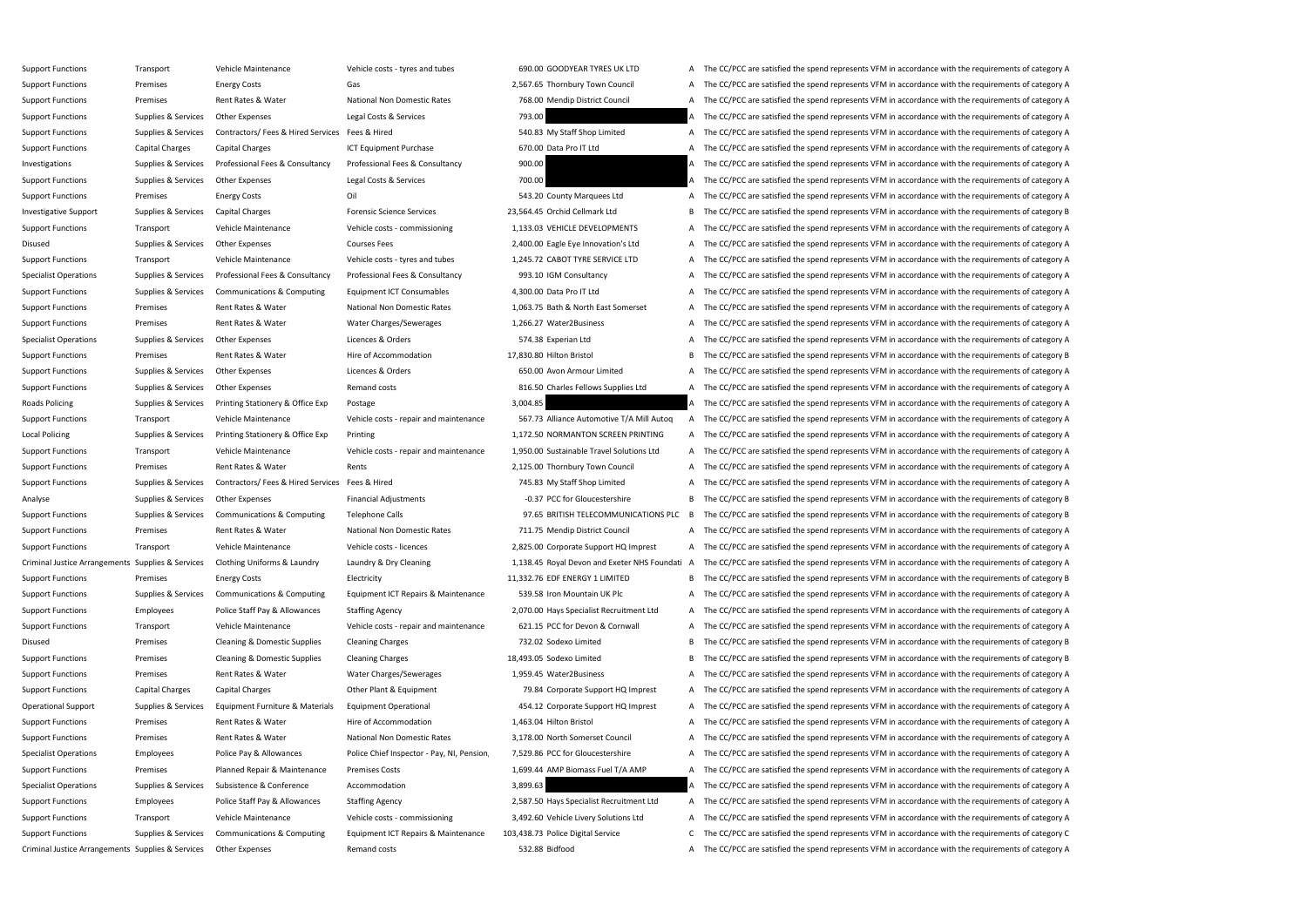Criminal Justice Arrangements Supplies & Services Clothing Uniforms & Laundry Laundry & Dry Cleaning 1.018.00 Royal Devon and Exeter NHS Foundati A The CC/PCC are satisfied the spend represents VFM in accordance with the r Support Functions Supplies & Services Contractors/ Fees & Hired Services Fees & Hired 1,680.00 Bristol City Council A The CC/PCC are satisfied the spend represents VFM in accordance with the requirements of category A Support Functions Supplies & Services Communications & Computing Equipment ICT Software 6,561.20 PHOENIX SOFTWARE LTD A The CC/PCC are satisfied the spend represents VFM in accordance with the requirements of category A Support Functions Employees Police Staff Pay & Allowances Staffing Agency 2,587.50 Hays Specialist Recruitment Ltd A The CC/PCC are satisfied the spend represents VFM in accordance with the requirements of category A Support Functions Premises Rent Rates & Water National Non Domestic Rates 7,786.00 Bristol City Council A The CC/PCC are satisfied the spend represents VFM in accordance with the requirements of category A Support Functions Supplies & Services Contractors/ Fees & Hired Services Fees & Hired 1,250.00 My Staff Shop Limited A The CC/PCC are satisfied the spend represents VFM in accordance with the requirements of category A Support Functions Supplies & Services Communications & Computing Equipment ICT Repairs & Maintenance 71,849.53 IBM (United Kingdom) Ltd C The CC/PCC are satisfied the spend represents VFM in accordance with the requirement Support Functions Premises Planned Repair & Maintenance Premises Costs 613.00 Commercial Transfer Limited A The CC/PCC are satisfied the spend represents VFM in accordance with the requirements of category A Specialist Operations Premises Energy Costs Electricity Electricity and the Spend A The CC/PCC are satisfied the spend represents VFM in accordance with the requirements of category A Support Functions Supplies & Services Communications & Computing Equip ICT - Telephones/pagers 18.33 Corporate Support HQ Imprest A The CC/PCC are satisfied the spend represents VFM in accordance with the requirements of c Criminal Justice Arrangements Supplies & Services Other Expenses Licences & Orders 9,112.11 9 2,112.11 B The CC/PCC are satisfied the spend represents VFM in accordance with the requirements of category B Roads Policing Supplies & Services Printing Stationery & Office Exp Postage 4,294.13 A The CC/PCC are satisfied the spend represents VFM in accordance with the requirements of category A Support Functions Supplies & Services Other Expenses Legal Costs & Services 1,175.00 A The CC/PCC are satisfied the spend represents VFM in accordance with the requirements of category A Support Functions Supplies & Services Other Expenses Legal Costs & Services 663.34 A The CC/PCC are satisfied the spend represents VFM in accordance with the requirements of category A Local Policing Premises Cleaning & Domestic Supplies Cleaning Charges 6,930.00 Blue Light Partnership A The CC/PCC are satisfied the spend represents VFM in accordance with the requirements of category A Support Functions Supplies & Services Communications & Computing Equipment ICT Repairs & Maintenance 1,171.80 PHOENIX SOFTWARE LTD A The CC/PCC are satisfied the spend represents VFM in accordance with the requirements of Specialist Operations Supplies & Services Contractors/ Fees & Hired Services Fees & Hired - Cleaning Cells/Vehs 10.82 A The CC/PCC are satisfied the spend represents VFM in accordance with the requirements of category A Support Employees Indirect Employee Expenses Refunds - Contributions 6,013.25 6,013.25 A The CC/PCC are satisfied the spend represents VFM in accordance with the requirements of category A Specialist Operations Supplies & Services Printing Stationery & Office Exp Stationery 21.86 Corporate Support HQ Imprest A The CC/PCC are satisfied the spend represents VFM in accordance with the requirements of category A Roads Policing Supplies & Services Equipment Furniture & Materials Equipment Repairs & Maintenance 100,034.38 Cleartone Telecoms Ltd C The CC/PCC are satisfied the spend represents VFM in accordance with the requirements o Support Functions Supplies & Services Equipment Furniture & Materials Equipment 8 and Equipment 8,639.54 Level Peaks Associates Limited A The CC/PCC are satisfied the spend represents VFM in accordance with the requirement Criminal Justice Arrangements Supplies & Services Other Expenses Maintenance of dogs/cats Maintenance of dogs/cats 3,284.52 A The CC/PCC are satisfied the spend represents VFM in accordance with the requirements of categor Disused Premises Rent Rates & Water National Non Domestic Rates 621.50 Somerset West and Taunton Council A The CC/PCC are satisfied the spend represents VFM in accordance with the requirements of category A Support Functions Employees Police Staff Pay & Allowances Staffing Agency 2,587.50 Hays Specialist Recruitment Ltd A The CC/PCC are satisfied the spend represents VFM in accordance with the requirements of category A Support Functions Premises Rent Rates & Water National Non Domestic Rates 834.25 South Gloucestershire A The CC/PCC are satisfied the spend represents VFM in accordance with the requirements of category A Specialist Operations Supplies & Services Professional Fees & Consultancy Professional Fees & Consultancy Professional Fees & Consultancy 503.00 A The CC/PCC are satisfied the spend represents VFM in accordance with the re Support Functions Premises Planned Repair & Maintenance Planned Maintenance - Building Service: 1,354.61 PHS Group Ltd A The CC/PCC are satisfied the spend represents VFM in accordance with the requirements of category A Support Functions Premises Planned Repair & Maintenance Premises Costs 2,299.51 AMP Biomass Fuel T/A AMP A The CC/PCC are satisfied the spend represents VFM in accordance with the requirements of category A Support Functions Supplies & Services Capital Charges Forensic Science Services 1,326.00 Abbott Toxicology Ltd A The CC/PCC are satisfied the spend represents VFM in accordance with the requirements of category A Support Functions Premises Planned Repair & Maintenance Planned Maintenance - Building Service: 5,350.00 SVE Services Limited A The CC/PCC are satisfied the spend represents VFM in accordance with the requirements of categ Support Functions Capital Charges Capital Charges Construction & Conversion Fees 56,403.00 C The CC/PCC are satisfied the spend represents VFM in accordance with the requirements of category C Analyse Supplies & Services Other Expenses Financial Adjustments Financial Adjustments -0.69 PCC for Gloucestershire A The CC/PCC are satisfied the spend represents VFM in accordance with the requirements of category A Support Functions Capital Charges Capital Charges Construction & Conversion Other 1,668.36 Artworks Solutions Ltd A The CC/PCC are satisfied the spend represents VFM in accordance with the requirements of category A Support Functions Supplies & Services Communications & Computing Equipment ICT Repairs & Maintenance 7,966.94 CIVICA UK LTD A The CC/PCC are satisfied the spend represents VFM in accordance with the requirements of categor Support Functions Employees Police Overtime Police PC - Overtime 18,428.79 PCC for Gloucestershire B The CC/PCC are satisfied the spend represents VFM in accordance with the requirements of category B Specialist Operations Supplies & Services Equipment Furniture & Materials Equipment 1,299.00 Data Pro IT Ltd A The CC/PCC are satisfied the spend represents VFM in accordance with the requirements of category A Support Functions Supplies & Services Clothing Uniforms & Laundry Laundry & Dry Cleaning 559.67 Royal Devon and Exeter NHS Foundati A The CC/PCC are satisfied the spend represents VFM in accordance with the requirements of Analyse Third Party Payments Payments to Clients Grants - Voluntary Orgs 1,749.13 Young Somerset A The CC/PCC are satisfied the spend represents VFM in accordance with the requirements of category A Support Functions Capital Charges Capital Charges Construction & Conversion Works 6,466.40 Sovereign Fire & Security Ltd A The CC/PCC are satisfied the spend represents VFM in accordance with the requirements of category A Support Functions Supplies & Services Communications & Computing Telephone Calls 3,705.00 BRITISH TELECOMMUNICATIONS PLC A The CC/PCC are satisfied the spend represents VFM in accordance with the requirements of category A Specialist Operations Supplies & Services Communications & Computing Equipment ICT Software 3,840.00 Alliantist Limited A The CC/PCC are satisfied the spend represents VFM in accordance with the requirements of category A Specialist Operations Supplies & Services Equipment Furniture & Materials Equipment 116.94 Corporate Support HQ Imprest A The CC/PCC are satisfied the spend represents VFM in accordance with the requirements of category A Specialist Operations Premises Energy Costs Electricity Electricity 2,467.46 EDF ENERGY 1 LIMITED A The CC/PCC are satisfied the spend represents VFM in accordance with the requirements of category A Support Functions Premises Rent Rates & Water National Non Domestic Rates 3,690.00 Somerset West and Taunton Council A The CC/PCC are satisfied the spend represents VFM in accordance with the requirements of category A Specialist Operations Supplies & Services Equipment Furniture & Materials Equipment 82.43 Corporate Support HQ Imprest A The CC/PCC are satisfied the spend represents VFM in accordance with the requirements of category A Analyse Employees Indirect Employee Expenses Long Service Awards 358.50 Corporate Support HQ Imprest A The CC/PCC are satisfied the spend represents VFM in accordance with the requirements of category A Specialist Operations Employees Police Staff Pay & Allowances Police Staff - Pay, NI, Pension 3,866.33 PCC for Dorset A The CC/PCC are satisfied the spend represents VFM in accordance with the requirements of category A Support Functions Premises Rent Rates & Water National Non Domestic Rates 597.00 Bristol City Council A The CC/PCC are satisfied the spend represents VFM in accordance with the requirements of category A Specialist Operations Supplies & Services Professional Fees & Consultancy Professional Fees & Consultancy Professional Fees & Consultancy 899.40 IGM Consultancy 899.40 IGM Consultancy A The CC/PCC are satisfied the spend r Support Functions Supplies & Services Contractors/ Fees & Hired Services Fees & Hired 1,915.83 My Staff Shop Limited A The CC/PCC are satisfied the spend represents VFM in accordance with the requirements of category A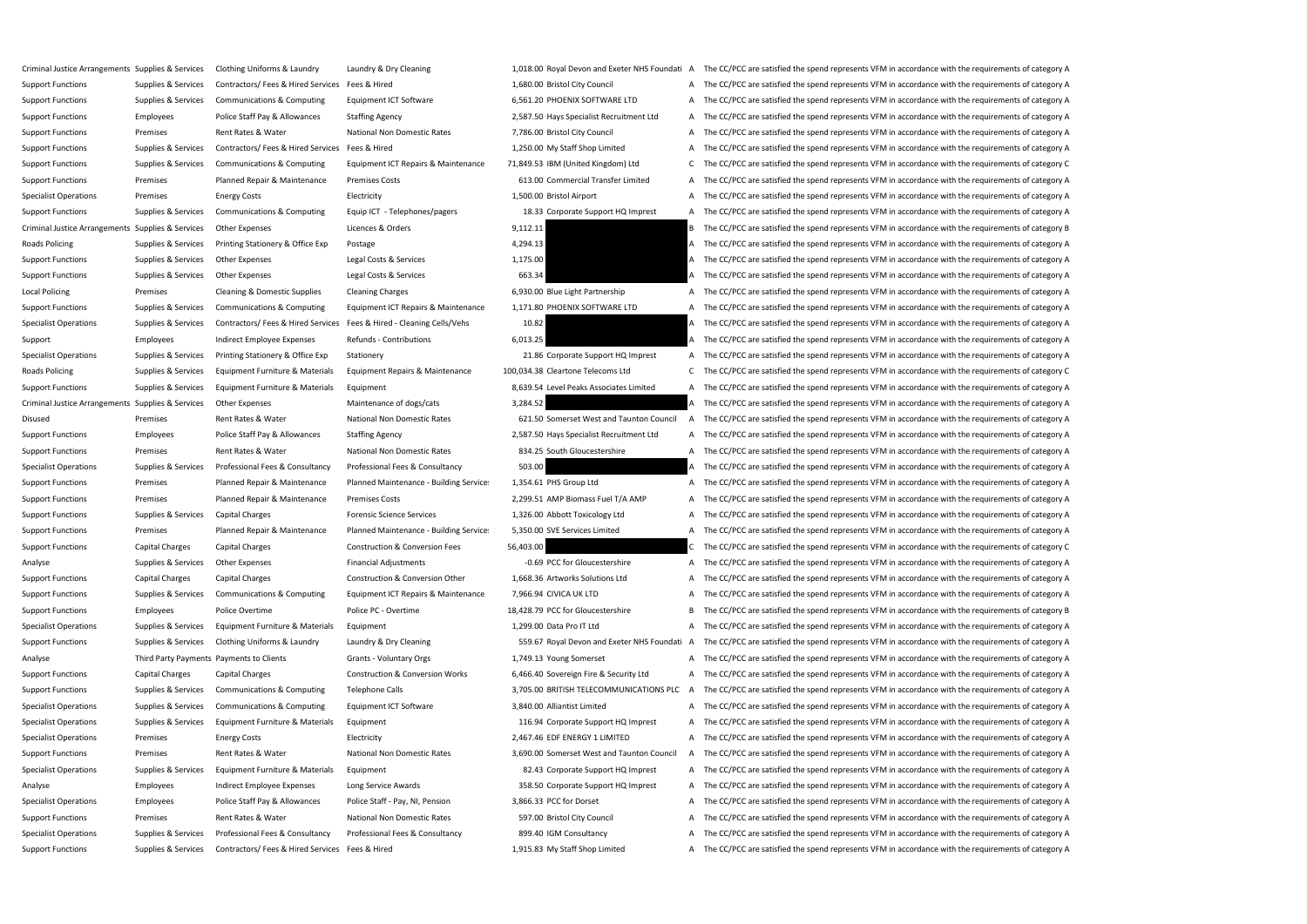| upport Functions<br>Transport<br>Vehicle Hire<br>Supplies & Services<br>upport Functions<br>Capital Charges<br>Police Staff Pay & Allowances<br>upport Functions<br><b>Employees</b><br>ecialist Operations<br>Premises<br>Cleaning & Domestic Supplies<br>Contractors/ Fees & Hired Services<br>upport Functions<br>Supplies & Services<br>Supplies & Services<br>upport Functions<br>Supplies & Services<br>upport Functions<br>Third Party Payments Other Local Authorities or Forces<br>upport Functions<br>Premises<br><b>Cleaning &amp; Domestic Supplies</b><br>upport Functions<br>Premises<br>Rent Rates & Water<br>upport Functions<br>Transport<br>Vehicle Maintenance<br>iminal Justice Arrangements Supplies & Services<br>Equipment Furniture & Materials<br>Supplies & Services<br>Equipment Furniture & Materials<br>vestigative Support<br>Supplies & Services<br>upport Functions<br>Clothing Uniforms & Laundry<br>upport Functions<br>Premises<br><b>Energy Costs</b><br>ecialist Operations<br><b>Vehicle Allowances</b><br>Transport<br>upport Functions<br>Premises<br>Rent Rates & Water<br>upport Functions<br>Premises<br>Rent Rates & Water<br>perational Support<br>Transport<br>Vehicle Allowances<br>becialist Operations<br><b>Cleaning &amp; Domestic Supplies</b><br>Premises<br>upport Functions<br>Transport<br>Vehicle Maintenance<br>vestigative Support<br>Supplies & Services<br>Capital Charges<br>Supplies & Services<br>vestigative Support<br>Equipment Furniture & Materials<br>pecialist Operations<br>Premises<br><b>Energy Costs</b><br>Police Staff Pay & Allowances<br>upport Functions<br><b>Employees</b><br>upport Functions<br>Supplies & Services<br>Communications & Computing<br>Supplies & Services<br>nalyse<br>Other Expenses<br>Third Party Payments Payments to Clients<br>CС<br>Contractors/ Fees & Hired Services<br>upport Functions<br>Supplies & Services<br>Supplies & Services<br>upport Functions<br>Professional Fees & Consultancy<br>upport Functions<br>Transport<br>Vehicle Maintenance<br>upport Functions<br>Supplies & Services<br>Professional Fees & Consultancy<br>upport Functions<br>Transport<br>Vehicle Maintenance<br>Supplies & Services<br>upport Functions<br>Equipment Furniture & Materials<br>Supplies & Services<br>Contractors/ Fees & Hired Services<br>upport Functions<br>upport Functions<br>Transport<br>Vehicle Maintenance<br>upport Functions<br>Supplies & Services<br>Communications & Computing<br>upport Functions<br>Premises<br>Planned Repair & Maintenance<br>Vehicle Maintenance<br>upport Functions<br>Transport<br>ecialist Operations<br>Supplies & Services<br>Equipment Furniture & Materials<br>Supplies & Services<br>Printing Stationery & Office Exp<br>upport Functions<br>Third Party Payments Other Local Authorities or Forces<br>upport Functions<br>becialist Operations<br>Supplies & Services<br>Communications & Computing<br>Rent Rates & Water<br>upport Functions<br>Premises<br>iminal Justice Arrangements Supplies & Services<br><b>Other Expenses</b><br><b>Vehicle Allowances</b><br>nalyse<br>Transport<br>upport Functions<br>Premises<br>Premises<br>upport Functions<br>Premises<br>Rent Rates & Water<br>upport Functions<br>Premises<br>Rent Rates & Water<br>ealing with the Public<br>Supplies & Services<br>Equipment Furniture & Materials | ealing with the Public | Supplies & Services | Equipment Furniture & Materials | Eq  |
|----------------------------------------------------------------------------------------------------------------------------------------------------------------------------------------------------------------------------------------------------------------------------------------------------------------------------------------------------------------------------------------------------------------------------------------------------------------------------------------------------------------------------------------------------------------------------------------------------------------------------------------------------------------------------------------------------------------------------------------------------------------------------------------------------------------------------------------------------------------------------------------------------------------------------------------------------------------------------------------------------------------------------------------------------------------------------------------------------------------------------------------------------------------------------------------------------------------------------------------------------------------------------------------------------------------------------------------------------------------------------------------------------------------------------------------------------------------------------------------------------------------------------------------------------------------------------------------------------------------------------------------------------------------------------------------------------------------------------------------------------------------------------------------------------------------------------------------------------------------------------------------------------------------------------------------------------------------------------------------------------------------------------------------------------------------------------------------------------------------------------------------------------------------------------------------------------------------------------------------------------------------------------------------------------------------------------------------------------------------------------------------------------------------------------------------------------------------------------------------------------------------------------------------------------------------------------------------------------------------------------------------------------------------------------------------------------------------------------------------------------------------------------------------------------------------------------------------------------------------------------------------------------------------------------------------------------------------------------------------------------------------------------------------------------------------------------------------------------------------------------------------------------------------------------------------------------------------------------------------------------------------------------------------------------------------------------------------------------------------------------------------------|------------------------|---------------------|---------------------------------|-----|
|                                                                                                                                                                                                                                                                                                                                                                                                                                                                                                                                                                                                                                                                                                                                                                                                                                                                                                                                                                                                                                                                                                                                                                                                                                                                                                                                                                                                                                                                                                                                                                                                                                                                                                                                                                                                                                                                                                                                                                                                                                                                                                                                                                                                                                                                                                                                                                                                                                                                                                                                                                                                                                                                                                                                                                                                                                                                                                                                                                                                                                                                                                                                                                                                                                                                                                                                                                                              |                        |                     |                                 | Hir |
|                                                                                                                                                                                                                                                                                                                                                                                                                                                                                                                                                                                                                                                                                                                                                                                                                                                                                                                                                                                                                                                                                                                                                                                                                                                                                                                                                                                                                                                                                                                                                                                                                                                                                                                                                                                                                                                                                                                                                                                                                                                                                                                                                                                                                                                                                                                                                                                                                                                                                                                                                                                                                                                                                                                                                                                                                                                                                                                                                                                                                                                                                                                                                                                                                                                                                                                                                                                              |                        |                     |                                 | Fo  |
|                                                                                                                                                                                                                                                                                                                                                                                                                                                                                                                                                                                                                                                                                                                                                                                                                                                                                                                                                                                                                                                                                                                                                                                                                                                                                                                                                                                                                                                                                                                                                                                                                                                                                                                                                                                                                                                                                                                                                                                                                                                                                                                                                                                                                                                                                                                                                                                                                                                                                                                                                                                                                                                                                                                                                                                                                                                                                                                                                                                                                                                                                                                                                                                                                                                                                                                                                                                              |                        |                     |                                 | Sta |
|                                                                                                                                                                                                                                                                                                                                                                                                                                                                                                                                                                                                                                                                                                                                                                                                                                                                                                                                                                                                                                                                                                                                                                                                                                                                                                                                                                                                                                                                                                                                                                                                                                                                                                                                                                                                                                                                                                                                                                                                                                                                                                                                                                                                                                                                                                                                                                                                                                                                                                                                                                                                                                                                                                                                                                                                                                                                                                                                                                                                                                                                                                                                                                                                                                                                                                                                                                                              |                        |                     |                                 | Cle |
|                                                                                                                                                                                                                                                                                                                                                                                                                                                                                                                                                                                                                                                                                                                                                                                                                                                                                                                                                                                                                                                                                                                                                                                                                                                                                                                                                                                                                                                                                                                                                                                                                                                                                                                                                                                                                                                                                                                                                                                                                                                                                                                                                                                                                                                                                                                                                                                                                                                                                                                                                                                                                                                                                                                                                                                                                                                                                                                                                                                                                                                                                                                                                                                                                                                                                                                                                                                              |                        |                     |                                 | Fe  |
|                                                                                                                                                                                                                                                                                                                                                                                                                                                                                                                                                                                                                                                                                                                                                                                                                                                                                                                                                                                                                                                                                                                                                                                                                                                                                                                                                                                                                                                                                                                                                                                                                                                                                                                                                                                                                                                                                                                                                                                                                                                                                                                                                                                                                                                                                                                                                                                                                                                                                                                                                                                                                                                                                                                                                                                                                                                                                                                                                                                                                                                                                                                                                                                                                                                                                                                                                                                              |                        |                     |                                 | Co  |
|                                                                                                                                                                                                                                                                                                                                                                                                                                                                                                                                                                                                                                                                                                                                                                                                                                                                                                                                                                                                                                                                                                                                                                                                                                                                                                                                                                                                                                                                                                                                                                                                                                                                                                                                                                                                                                                                                                                                                                                                                                                                                                                                                                                                                                                                                                                                                                                                                                                                                                                                                                                                                                                                                                                                                                                                                                                                                                                                                                                                                                                                                                                                                                                                                                                                                                                                                                                              |                        |                     |                                 | Co  |
|                                                                                                                                                                                                                                                                                                                                                                                                                                                                                                                                                                                                                                                                                                                                                                                                                                                                                                                                                                                                                                                                                                                                                                                                                                                                                                                                                                                                                                                                                                                                                                                                                                                                                                                                                                                                                                                                                                                                                                                                                                                                                                                                                                                                                                                                                                                                                                                                                                                                                                                                                                                                                                                                                                                                                                                                                                                                                                                                                                                                                                                                                                                                                                                                                                                                                                                                                                                              |                        |                     |                                 | Wi  |
|                                                                                                                                                                                                                                                                                                                                                                                                                                                                                                                                                                                                                                                                                                                                                                                                                                                                                                                                                                                                                                                                                                                                                                                                                                                                                                                                                                                                                                                                                                                                                                                                                                                                                                                                                                                                                                                                                                                                                                                                                                                                                                                                                                                                                                                                                                                                                                                                                                                                                                                                                                                                                                                                                                                                                                                                                                                                                                                                                                                                                                                                                                                                                                                                                                                                                                                                                                                              |                        |                     |                                 | Na  |
|                                                                                                                                                                                                                                                                                                                                                                                                                                                                                                                                                                                                                                                                                                                                                                                                                                                                                                                                                                                                                                                                                                                                                                                                                                                                                                                                                                                                                                                                                                                                                                                                                                                                                                                                                                                                                                                                                                                                                                                                                                                                                                                                                                                                                                                                                                                                                                                                                                                                                                                                                                                                                                                                                                                                                                                                                                                                                                                                                                                                                                                                                                                                                                                                                                                                                                                                                                                              |                        |                     |                                 | Ve  |
|                                                                                                                                                                                                                                                                                                                                                                                                                                                                                                                                                                                                                                                                                                                                                                                                                                                                                                                                                                                                                                                                                                                                                                                                                                                                                                                                                                                                                                                                                                                                                                                                                                                                                                                                                                                                                                                                                                                                                                                                                                                                                                                                                                                                                                                                                                                                                                                                                                                                                                                                                                                                                                                                                                                                                                                                                                                                                                                                                                                                                                                                                                                                                                                                                                                                                                                                                                                              |                        |                     |                                 | Eq  |
|                                                                                                                                                                                                                                                                                                                                                                                                                                                                                                                                                                                                                                                                                                                                                                                                                                                                                                                                                                                                                                                                                                                                                                                                                                                                                                                                                                                                                                                                                                                                                                                                                                                                                                                                                                                                                                                                                                                                                                                                                                                                                                                                                                                                                                                                                                                                                                                                                                                                                                                                                                                                                                                                                                                                                                                                                                                                                                                                                                                                                                                                                                                                                                                                                                                                                                                                                                                              |                        |                     |                                 | Eq  |
|                                                                                                                                                                                                                                                                                                                                                                                                                                                                                                                                                                                                                                                                                                                                                                                                                                                                                                                                                                                                                                                                                                                                                                                                                                                                                                                                                                                                                                                                                                                                                                                                                                                                                                                                                                                                                                                                                                                                                                                                                                                                                                                                                                                                                                                                                                                                                                                                                                                                                                                                                                                                                                                                                                                                                                                                                                                                                                                                                                                                                                                                                                                                                                                                                                                                                                                                                                                              |                        |                     |                                 | Clo |
|                                                                                                                                                                                                                                                                                                                                                                                                                                                                                                                                                                                                                                                                                                                                                                                                                                                                                                                                                                                                                                                                                                                                                                                                                                                                                                                                                                                                                                                                                                                                                                                                                                                                                                                                                                                                                                                                                                                                                                                                                                                                                                                                                                                                                                                                                                                                                                                                                                                                                                                                                                                                                                                                                                                                                                                                                                                                                                                                                                                                                                                                                                                                                                                                                                                                                                                                                                                              |                        |                     |                                 | Ele |
|                                                                                                                                                                                                                                                                                                                                                                                                                                                                                                                                                                                                                                                                                                                                                                                                                                                                                                                                                                                                                                                                                                                                                                                                                                                                                                                                                                                                                                                                                                                                                                                                                                                                                                                                                                                                                                                                                                                                                                                                                                                                                                                                                                                                                                                                                                                                                                                                                                                                                                                                                                                                                                                                                                                                                                                                                                                                                                                                                                                                                                                                                                                                                                                                                                                                                                                                                                                              |                        |                     |                                 | Tra |
|                                                                                                                                                                                                                                                                                                                                                                                                                                                                                                                                                                                                                                                                                                                                                                                                                                                                                                                                                                                                                                                                                                                                                                                                                                                                                                                                                                                                                                                                                                                                                                                                                                                                                                                                                                                                                                                                                                                                                                                                                                                                                                                                                                                                                                                                                                                                                                                                                                                                                                                                                                                                                                                                                                                                                                                                                                                                                                                                                                                                                                                                                                                                                                                                                                                                                                                                                                                              |                        |                     |                                 | Na  |
|                                                                                                                                                                                                                                                                                                                                                                                                                                                                                                                                                                                                                                                                                                                                                                                                                                                                                                                                                                                                                                                                                                                                                                                                                                                                                                                                                                                                                                                                                                                                                                                                                                                                                                                                                                                                                                                                                                                                                                                                                                                                                                                                                                                                                                                                                                                                                                                                                                                                                                                                                                                                                                                                                                                                                                                                                                                                                                                                                                                                                                                                                                                                                                                                                                                                                                                                                                                              |                        |                     |                                 | Na  |
|                                                                                                                                                                                                                                                                                                                                                                                                                                                                                                                                                                                                                                                                                                                                                                                                                                                                                                                                                                                                                                                                                                                                                                                                                                                                                                                                                                                                                                                                                                                                                                                                                                                                                                                                                                                                                                                                                                                                                                                                                                                                                                                                                                                                                                                                                                                                                                                                                                                                                                                                                                                                                                                                                                                                                                                                                                                                                                                                                                                                                                                                                                                                                                                                                                                                                                                                                                                              |                        |                     |                                 | Tra |
|                                                                                                                                                                                                                                                                                                                                                                                                                                                                                                                                                                                                                                                                                                                                                                                                                                                                                                                                                                                                                                                                                                                                                                                                                                                                                                                                                                                                                                                                                                                                                                                                                                                                                                                                                                                                                                                                                                                                                                                                                                                                                                                                                                                                                                                                                                                                                                                                                                                                                                                                                                                                                                                                                                                                                                                                                                                                                                                                                                                                                                                                                                                                                                                                                                                                                                                                                                                              |                        |                     |                                 | Cle |
|                                                                                                                                                                                                                                                                                                                                                                                                                                                                                                                                                                                                                                                                                                                                                                                                                                                                                                                                                                                                                                                                                                                                                                                                                                                                                                                                                                                                                                                                                                                                                                                                                                                                                                                                                                                                                                                                                                                                                                                                                                                                                                                                                                                                                                                                                                                                                                                                                                                                                                                                                                                                                                                                                                                                                                                                                                                                                                                                                                                                                                                                                                                                                                                                                                                                                                                                                                                              |                        |                     |                                 | Ve  |
|                                                                                                                                                                                                                                                                                                                                                                                                                                                                                                                                                                                                                                                                                                                                                                                                                                                                                                                                                                                                                                                                                                                                                                                                                                                                                                                                                                                                                                                                                                                                                                                                                                                                                                                                                                                                                                                                                                                                                                                                                                                                                                                                                                                                                                                                                                                                                                                                                                                                                                                                                                                                                                                                                                                                                                                                                                                                                                                                                                                                                                                                                                                                                                                                                                                                                                                                                                                              |                        |                     |                                 | Fo  |
|                                                                                                                                                                                                                                                                                                                                                                                                                                                                                                                                                                                                                                                                                                                                                                                                                                                                                                                                                                                                                                                                                                                                                                                                                                                                                                                                                                                                                                                                                                                                                                                                                                                                                                                                                                                                                                                                                                                                                                                                                                                                                                                                                                                                                                                                                                                                                                                                                                                                                                                                                                                                                                                                                                                                                                                                                                                                                                                                                                                                                                                                                                                                                                                                                                                                                                                                                                                              |                        |                     |                                 | Eq  |
|                                                                                                                                                                                                                                                                                                                                                                                                                                                                                                                                                                                                                                                                                                                                                                                                                                                                                                                                                                                                                                                                                                                                                                                                                                                                                                                                                                                                                                                                                                                                                                                                                                                                                                                                                                                                                                                                                                                                                                                                                                                                                                                                                                                                                                                                                                                                                                                                                                                                                                                                                                                                                                                                                                                                                                                                                                                                                                                                                                                                                                                                                                                                                                                                                                                                                                                                                                                              |                        |                     |                                 | Oil |
|                                                                                                                                                                                                                                                                                                                                                                                                                                                                                                                                                                                                                                                                                                                                                                                                                                                                                                                                                                                                                                                                                                                                                                                                                                                                                                                                                                                                                                                                                                                                                                                                                                                                                                                                                                                                                                                                                                                                                                                                                                                                                                                                                                                                                                                                                                                                                                                                                                                                                                                                                                                                                                                                                                                                                                                                                                                                                                                                                                                                                                                                                                                                                                                                                                                                                                                                                                                              |                        |                     |                                 | Sta |
|                                                                                                                                                                                                                                                                                                                                                                                                                                                                                                                                                                                                                                                                                                                                                                                                                                                                                                                                                                                                                                                                                                                                                                                                                                                                                                                                                                                                                                                                                                                                                                                                                                                                                                                                                                                                                                                                                                                                                                                                                                                                                                                                                                                                                                                                                                                                                                                                                                                                                                                                                                                                                                                                                                                                                                                                                                                                                                                                                                                                                                                                                                                                                                                                                                                                                                                                                                                              |                        |                     |                                 | Eq  |
|                                                                                                                                                                                                                                                                                                                                                                                                                                                                                                                                                                                                                                                                                                                                                                                                                                                                                                                                                                                                                                                                                                                                                                                                                                                                                                                                                                                                                                                                                                                                                                                                                                                                                                                                                                                                                                                                                                                                                                                                                                                                                                                                                                                                                                                                                                                                                                                                                                                                                                                                                                                                                                                                                                                                                                                                                                                                                                                                                                                                                                                                                                                                                                                                                                                                                                                                                                                              |                        |                     |                                 | Fir |
|                                                                                                                                                                                                                                                                                                                                                                                                                                                                                                                                                                                                                                                                                                                                                                                                                                                                                                                                                                                                                                                                                                                                                                                                                                                                                                                                                                                                                                                                                                                                                                                                                                                                                                                                                                                                                                                                                                                                                                                                                                                                                                                                                                                                                                                                                                                                                                                                                                                                                                                                                                                                                                                                                                                                                                                                                                                                                                                                                                                                                                                                                                                                                                                                                                                                                                                                                                                              |                        |                     |                                 | Gr  |
|                                                                                                                                                                                                                                                                                                                                                                                                                                                                                                                                                                                                                                                                                                                                                                                                                                                                                                                                                                                                                                                                                                                                                                                                                                                                                                                                                                                                                                                                                                                                                                                                                                                                                                                                                                                                                                                                                                                                                                                                                                                                                                                                                                                                                                                                                                                                                                                                                                                                                                                                                                                                                                                                                                                                                                                                                                                                                                                                                                                                                                                                                                                                                                                                                                                                                                                                                                                              |                        |                     |                                 | Fe  |
|                                                                                                                                                                                                                                                                                                                                                                                                                                                                                                                                                                                                                                                                                                                                                                                                                                                                                                                                                                                                                                                                                                                                                                                                                                                                                                                                                                                                                                                                                                                                                                                                                                                                                                                                                                                                                                                                                                                                                                                                                                                                                                                                                                                                                                                                                                                                                                                                                                                                                                                                                                                                                                                                                                                                                                                                                                                                                                                                                                                                                                                                                                                                                                                                                                                                                                                                                                                              |                        |                     |                                 | Pro |
|                                                                                                                                                                                                                                                                                                                                                                                                                                                                                                                                                                                                                                                                                                                                                                                                                                                                                                                                                                                                                                                                                                                                                                                                                                                                                                                                                                                                                                                                                                                                                                                                                                                                                                                                                                                                                                                                                                                                                                                                                                                                                                                                                                                                                                                                                                                                                                                                                                                                                                                                                                                                                                                                                                                                                                                                                                                                                                                                                                                                                                                                                                                                                                                                                                                                                                                                                                                              |                        |                     |                                 | Ve  |
|                                                                                                                                                                                                                                                                                                                                                                                                                                                                                                                                                                                                                                                                                                                                                                                                                                                                                                                                                                                                                                                                                                                                                                                                                                                                                                                                                                                                                                                                                                                                                                                                                                                                                                                                                                                                                                                                                                                                                                                                                                                                                                                                                                                                                                                                                                                                                                                                                                                                                                                                                                                                                                                                                                                                                                                                                                                                                                                                                                                                                                                                                                                                                                                                                                                                                                                                                                                              |                        |                     |                                 | Pro |
|                                                                                                                                                                                                                                                                                                                                                                                                                                                                                                                                                                                                                                                                                                                                                                                                                                                                                                                                                                                                                                                                                                                                                                                                                                                                                                                                                                                                                                                                                                                                                                                                                                                                                                                                                                                                                                                                                                                                                                                                                                                                                                                                                                                                                                                                                                                                                                                                                                                                                                                                                                                                                                                                                                                                                                                                                                                                                                                                                                                                                                                                                                                                                                                                                                                                                                                                                                                              |                        |                     |                                 | Ve  |
|                                                                                                                                                                                                                                                                                                                                                                                                                                                                                                                                                                                                                                                                                                                                                                                                                                                                                                                                                                                                                                                                                                                                                                                                                                                                                                                                                                                                                                                                                                                                                                                                                                                                                                                                                                                                                                                                                                                                                                                                                                                                                                                                                                                                                                                                                                                                                                                                                                                                                                                                                                                                                                                                                                                                                                                                                                                                                                                                                                                                                                                                                                                                                                                                                                                                                                                                                                                              |                        |                     |                                 | Eq  |
|                                                                                                                                                                                                                                                                                                                                                                                                                                                                                                                                                                                                                                                                                                                                                                                                                                                                                                                                                                                                                                                                                                                                                                                                                                                                                                                                                                                                                                                                                                                                                                                                                                                                                                                                                                                                                                                                                                                                                                                                                                                                                                                                                                                                                                                                                                                                                                                                                                                                                                                                                                                                                                                                                                                                                                                                                                                                                                                                                                                                                                                                                                                                                                                                                                                                                                                                                                                              |                        |                     |                                 | Fe  |
|                                                                                                                                                                                                                                                                                                                                                                                                                                                                                                                                                                                                                                                                                                                                                                                                                                                                                                                                                                                                                                                                                                                                                                                                                                                                                                                                                                                                                                                                                                                                                                                                                                                                                                                                                                                                                                                                                                                                                                                                                                                                                                                                                                                                                                                                                                                                                                                                                                                                                                                                                                                                                                                                                                                                                                                                                                                                                                                                                                                                                                                                                                                                                                                                                                                                                                                                                                                              |                        |                     |                                 | Ve  |
|                                                                                                                                                                                                                                                                                                                                                                                                                                                                                                                                                                                                                                                                                                                                                                                                                                                                                                                                                                                                                                                                                                                                                                                                                                                                                                                                                                                                                                                                                                                                                                                                                                                                                                                                                                                                                                                                                                                                                                                                                                                                                                                                                                                                                                                                                                                                                                                                                                                                                                                                                                                                                                                                                                                                                                                                                                                                                                                                                                                                                                                                                                                                                                                                                                                                                                                                                                                              |                        |                     |                                 | Eq  |
|                                                                                                                                                                                                                                                                                                                                                                                                                                                                                                                                                                                                                                                                                                                                                                                                                                                                                                                                                                                                                                                                                                                                                                                                                                                                                                                                                                                                                                                                                                                                                                                                                                                                                                                                                                                                                                                                                                                                                                                                                                                                                                                                                                                                                                                                                                                                                                                                                                                                                                                                                                                                                                                                                                                                                                                                                                                                                                                                                                                                                                                                                                                                                                                                                                                                                                                                                                                              |                        |                     |                                 | Pre |
|                                                                                                                                                                                                                                                                                                                                                                                                                                                                                                                                                                                                                                                                                                                                                                                                                                                                                                                                                                                                                                                                                                                                                                                                                                                                                                                                                                                                                                                                                                                                                                                                                                                                                                                                                                                                                                                                                                                                                                                                                                                                                                                                                                                                                                                                                                                                                                                                                                                                                                                                                                                                                                                                                                                                                                                                                                                                                                                                                                                                                                                                                                                                                                                                                                                                                                                                                                                              |                        |                     |                                 | Ve  |
|                                                                                                                                                                                                                                                                                                                                                                                                                                                                                                                                                                                                                                                                                                                                                                                                                                                                                                                                                                                                                                                                                                                                                                                                                                                                                                                                                                                                                                                                                                                                                                                                                                                                                                                                                                                                                                                                                                                                                                                                                                                                                                                                                                                                                                                                                                                                                                                                                                                                                                                                                                                                                                                                                                                                                                                                                                                                                                                                                                                                                                                                                                                                                                                                                                                                                                                                                                                              |                        |                     |                                 | Eq  |
|                                                                                                                                                                                                                                                                                                                                                                                                                                                                                                                                                                                                                                                                                                                                                                                                                                                                                                                                                                                                                                                                                                                                                                                                                                                                                                                                                                                                                                                                                                                                                                                                                                                                                                                                                                                                                                                                                                                                                                                                                                                                                                                                                                                                                                                                                                                                                                                                                                                                                                                                                                                                                                                                                                                                                                                                                                                                                                                                                                                                                                                                                                                                                                                                                                                                                                                                                                                              |                        |                     |                                 | Po  |
|                                                                                                                                                                                                                                                                                                                                                                                                                                                                                                                                                                                                                                                                                                                                                                                                                                                                                                                                                                                                                                                                                                                                                                                                                                                                                                                                                                                                                                                                                                                                                                                                                                                                                                                                                                                                                                                                                                                                                                                                                                                                                                                                                                                                                                                                                                                                                                                                                                                                                                                                                                                                                                                                                                                                                                                                                                                                                                                                                                                                                                                                                                                                                                                                                                                                                                                                                                                              |                        |                     |                                 | Co  |
|                                                                                                                                                                                                                                                                                                                                                                                                                                                                                                                                                                                                                                                                                                                                                                                                                                                                                                                                                                                                                                                                                                                                                                                                                                                                                                                                                                                                                                                                                                                                                                                                                                                                                                                                                                                                                                                                                                                                                                                                                                                                                                                                                                                                                                                                                                                                                                                                                                                                                                                                                                                                                                                                                                                                                                                                                                                                                                                                                                                                                                                                                                                                                                                                                                                                                                                                                                                              |                        |                     |                                 | Eq  |
|                                                                                                                                                                                                                                                                                                                                                                                                                                                                                                                                                                                                                                                                                                                                                                                                                                                                                                                                                                                                                                                                                                                                                                                                                                                                                                                                                                                                                                                                                                                                                                                                                                                                                                                                                                                                                                                                                                                                                                                                                                                                                                                                                                                                                                                                                                                                                                                                                                                                                                                                                                                                                                                                                                                                                                                                                                                                                                                                                                                                                                                                                                                                                                                                                                                                                                                                                                                              |                        |                     |                                 | Na  |
|                                                                                                                                                                                                                                                                                                                                                                                                                                                                                                                                                                                                                                                                                                                                                                                                                                                                                                                                                                                                                                                                                                                                                                                                                                                                                                                                                                                                                                                                                                                                                                                                                                                                                                                                                                                                                                                                                                                                                                                                                                                                                                                                                                                                                                                                                                                                                                                                                                                                                                                                                                                                                                                                                                                                                                                                                                                                                                                                                                                                                                                                                                                                                                                                                                                                                                                                                                                              |                        |                     |                                 | Re  |
|                                                                                                                                                                                                                                                                                                                                                                                                                                                                                                                                                                                                                                                                                                                                                                                                                                                                                                                                                                                                                                                                                                                                                                                                                                                                                                                                                                                                                                                                                                                                                                                                                                                                                                                                                                                                                                                                                                                                                                                                                                                                                                                                                                                                                                                                                                                                                                                                                                                                                                                                                                                                                                                                                                                                                                                                                                                                                                                                                                                                                                                                                                                                                                                                                                                                                                                                                                                              |                        |                     |                                 | Tra |
|                                                                                                                                                                                                                                                                                                                                                                                                                                                                                                                                                                                                                                                                                                                                                                                                                                                                                                                                                                                                                                                                                                                                                                                                                                                                                                                                                                                                                                                                                                                                                                                                                                                                                                                                                                                                                                                                                                                                                                                                                                                                                                                                                                                                                                                                                                                                                                                                                                                                                                                                                                                                                                                                                                                                                                                                                                                                                                                                                                                                                                                                                                                                                                                                                                                                                                                                                                                              |                        |                     |                                 | Ge  |
|                                                                                                                                                                                                                                                                                                                                                                                                                                                                                                                                                                                                                                                                                                                                                                                                                                                                                                                                                                                                                                                                                                                                                                                                                                                                                                                                                                                                                                                                                                                                                                                                                                                                                                                                                                                                                                                                                                                                                                                                                                                                                                                                                                                                                                                                                                                                                                                                                                                                                                                                                                                                                                                                                                                                                                                                                                                                                                                                                                                                                                                                                                                                                                                                                                                                                                                                                                                              |                        |                     |                                 | w.  |
|                                                                                                                                                                                                                                                                                                                                                                                                                                                                                                                                                                                                                                                                                                                                                                                                                                                                                                                                                                                                                                                                                                                                                                                                                                                                                                                                                                                                                                                                                                                                                                                                                                                                                                                                                                                                                                                                                                                                                                                                                                                                                                                                                                                                                                                                                                                                                                                                                                                                                                                                                                                                                                                                                                                                                                                                                                                                                                                                                                                                                                                                                                                                                                                                                                                                                                                                                                                              |                        |                     |                                 | Na  |
|                                                                                                                                                                                                                                                                                                                                                                                                                                                                                                                                                                                                                                                                                                                                                                                                                                                                                                                                                                                                                                                                                                                                                                                                                                                                                                                                                                                                                                                                                                                                                                                                                                                                                                                                                                                                                                                                                                                                                                                                                                                                                                                                                                                                                                                                                                                                                                                                                                                                                                                                                                                                                                                                                                                                                                                                                                                                                                                                                                                                                                                                                                                                                                                                                                                                                                                                                                                              |                        |                     |                                 | Eq  |

uipment Operational example to the 4.715.47 Home Office Shared Service Centre A The CC/PCC are satisfied the spend represents VFM in accordance with the requirements of category A Functions Transport Transport Transport Transport Transport Conserved Vehicle Hire A The CC/PCC are satisfied the spend represents VFM in accordance with the requirements of category A rensic Science Services **A Charges To Supplies Capital Charges** Charges Forensic Science Services 530.40 Abbott Toxicology Ltd A The CC/PCC are satisfied the spend represents VFM in accordance with the requirements of cate affing Agency **Employees Accord Pay Allowances Police States A** The CC/PCC are satisfied the spend represents VFM in accordance with the requirements of category A Experime Cleaning Charges Cleaning Charges Cleaning Charges 1,201.61 Sodexo Limited B The CC/PCC are satisfied the spend represents VFM in accordance with the requirements of category B es & Hired **A The CONTRACT CONTRACT CONTRACT CONTRACT** A The CC/PCC are satisfied the spend represents VFM in accordance with the requirements of category A ourt Application Fees **A Supplies A SUPPLICES A** The CC/PCC are satisfied the spend represents VFM in accordance with the requirements of category A ntributions to Other Forces 14,788.13 PCC for Gloucestershire B The CC/PCC are satisfied the spend represents VFM in accordance with the requirements of category B indow Cleaning **A The CONTA THE CONTA THE CONTA The CC**/PCC are satisfied the spend represents VFM in accordance with the requirements of category A The CONTA The CC/PCC are satisfied the spend represents VFM in accordance Istional Non Domestic Rates **12,850.00 South Somerset District Council** B The CC/PCC are satisfied the spend represents VFM in accordance with the requirements of category B hicle costs - repair and maintenance 533.72 RYGOR COMMERCIALS LTD A The CC/PCC are satisfied the spend represents VFM in accordance with the requirements of category A 4,235.00 Trek Bicycle Corporation Ltd A The CC/PCC are satisfied the spend represents VFM in accordance with the requirements of category A uipment Operational and the requirements of category A Cube 1.228.80 Rope Access Equip Limited A The CC/PCC are satisfied the spend represents VFM in accordance with the requirements of category A othing & Uniforms - Issues **A The CC/PCC are satisfied the spend represents VFM** in accordance with the requirements of category A Ectricity SAL39 EDF ENERGY 1 LIMITED A The CC/PCC are satisfied the spend represents VFM in accordance with the requirements of category A avel fares and the CC/PCC are satisfied the spend represents VFM in accordance with the requirements of category A tional Non Domestic Rates **11,723.00** South Gloucestershire B The CC/PCC are satisfied the spend represents VFM in accordance with the requirements of category B Itional Non Domestic Rates **Action Comests Action** S510.50 Monmouthshire County Council A The CC/PCC are satisfied the spend represents VFM in accordance with the requirements of category A avel fares Transport Allowances Transport HQ Imprest A The CC/PCC are satisfied the spend represents VFM in accordance with the requirements of category A Examing Charges Special Cleaning Charges Cleaning Charges 1,572.70 Sodexo Limited B The CC/PCC are satisfied the spend represents VFM in accordance with the requirements of category B hicle costs - repair and maintenance 1,960.05 SJ Cook & Sons A The CC/PCC are satisfied the spend represents VFM in accordance with the requirements of category A Investigative Support Support Support Support Supplies A The CC/PCC are satisfied the spend represents VFM in accordance with the requirements of category A The CC/PCC are satisfied the spend represents VFM in accordance w uipment Support Supplies Bupplies & Services Equipment Furniture Technology Ltd A The CC/PCC are satisfied the spend represents VFM in accordance with the requirements of category A 3.21 Corporate Support HQ Imprest A The CC/PCC are satisfied the spend represents VFM in accordance with the requirements of category A affing Agency **Employees Act Act Act Act A** The CC/PCC are satisfied the spend represents VFM in accordance with the requirements of category A uipment ICT **A The CONTS A THE CONTS A THE CONTS A** The CC/PCC are satisfied the spend represents VFM in accordance with the requirements of category A ancial Adjustments **Supplies COLO Hilton Bristol** B The CC/PCC are satisfied the spend represents VFM in accordance with the requirements of category B ants - Voluntary Orgs **21,244.34** Swan Advocacy Network B The CC/PCC are satisfied the spend represents VFM in accordance with the requirements of category B es & Hired Support Functions Supplies Supplies Services Contractors A The CC/PCC are satisfied the spend represents VFM in accordance with the requirements of category A ofessional Fees & Consultancy **SCOU Corporate Support HQ Imprest** A The CC/PCC are satisfied the spend represents VFM in accordance with the requirements of category A hicle costs - repair and maintenance 751.12 CASTROL (UK) LTD A The CC/PCC are satisfied the spend represents VFM in accordance with the requirements of category A ofessional Fees & Consultancy **1.12 Consultancy** 5,618.63 IBM (United Kingdom) Ltd A The CC/PCC are satisfied the spend represents VFM in accordance with the requirements of category A hicle costs - commissioning **1,133.03 VEHICLE DEVELOPMENTS** A The CC/PCC are satisfied the spend represents VFM in accordance with the requirements of category A uipment Functions Supplies A Supplies A Service A Material Technologies Ltd A The CC/PCC are satisfied the spend represents VFM in accordance with the requirements of category A es & Hired - Accreditation 620.00 Forensic Focus Ltd A The CC/PCC are satisfied the spend represents VFM in accordance with the requirements of category A hicle costs - fuel **Support Contrary Contrary 27,637.70** Arval UK Ltd B The CC/PCC are satisfied the spend represents VFM in accordance with the requirements of category B uipment ICT Repairs & Maintenance 1,776.00 Vodafone 4 The CC/PCC are satisfied the spend represents VFM in accordance with the requirements of category A emises Costs **A The CONAINT A THE CONTEGON A The CC/PCC** are satisfied the spend represents VFM in accordance with the requirements of category A hicle costs - repair and maintenance 1,434.20 Staceys Motors A The CC/PCC are satisfied the spend represents VFM in accordance with the requirements of category A uipment Operational 20.62 Corporate Support HQ Imprest A The CC/PCC are satisfied the spend represents VFM in accordance with the requirements of category A Support Functions Support Functions Supplies A The CC/PCC are satisfied the spend represents VFM in accordance with the requirements of category A ntributions to Other Forces 3,463.14 PCC for Devon & Cornwall A The CC/PCC are satisfied the spend represents VFM in accordance with the requirements of category A uipment ICT Repairs & Maintenance 5,473.75 VIRGIN MEDIA BUSINESS And The CC/PCC are satisfied the spend represents VFM in accordance with the requirements of category A Itional Non Domestic Rates **8.20 A. Equation** Sates 8548.00 South Somerset District Council A The CC/PCC are satisfied the spend represents VFM in accordance with the requirements of category A mand costs **Expenses Arrangements Other Expenses Arrangements Criminal Costs** 1,080.00 Charles Fellows Supplies Ltd A The CC/PCC are satisfied the spend represents VFM in accordance with the requirements of category A avel fares and the requirements of category B Travel fares Travel fares 11,201.96 B The CC/PCC are satisfied the spend represents VFM in accordance with the requirements of category B neral Waste Costs **Example 2018.** The Coveral A The CC/PCC are satisfied the spend represents VFM in accordance with the requirements of category A ater Charges/Sewerages **A Cultions Premises A The CC/PCC** are satisfied the spend represents VFM in accordance with the requirements of category A tional Non Domestic Rates **AG,592.00 Bath & North East Somerset** B The CC/PCC are satisfied the spend represents VFM in accordance with the requirements of category B 944.00 ACPO CRIME PREVENTION INITIATIVES A The CC/PCC are satisfied the spend represents VFM in accordance with the requirements of category A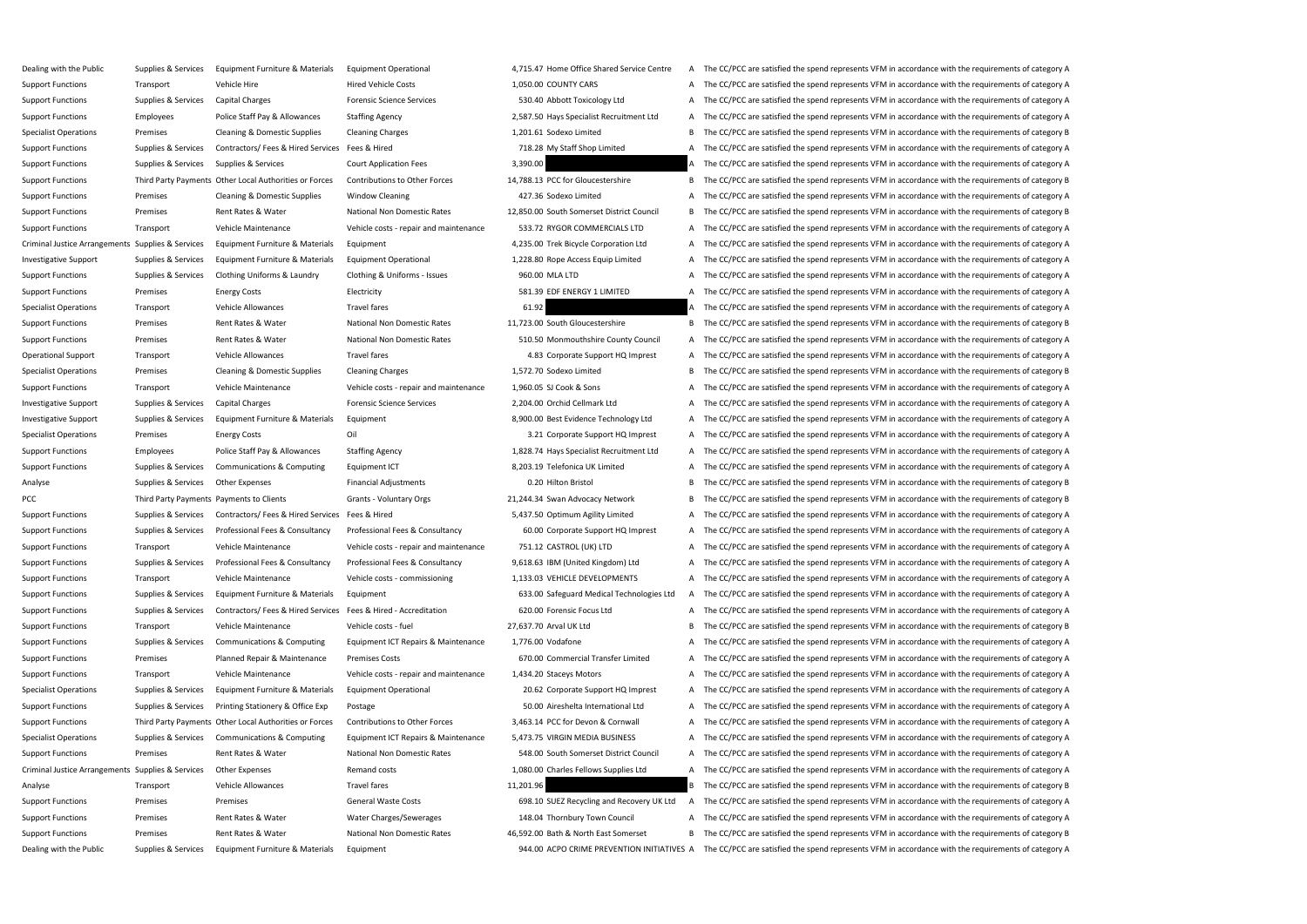Support Functions Capital Charges Equipment Furniture & Materials Furniture Purchase 1,336.90 Commercial Transfer Limited A The CC/PCC are satisfied the spend represents VFM in accordance with the requirements of category Support Functions Premises Planned Repair & Maintenance Planned Maint - Electrical 625.00 SVE Services Limited A The CC/PCC are satisfied the spend represents VFM in accordance with the requirements of category A Operational Support Supplies & Services Equipment Furniture & Materials Equipment 8. 8.00 Corporate Support HQ Imprest A The CC/PCC are satisfied the spend represents VFM in accordance with the requirements of category A Specialist Operations Supplies & Services Equipment Furniture & Materials Equipment Repairs & Maintenance 1,607.72 Blue Light Partnership B The CC/PCC are satisfied the spend represents VFM in accordance with the requireme Support Functions Premises Rent Rates & Water National Non Domestic Rates 2,037.00 Somerset West and Taunton Council A The CC/PCC are satisfied the spend represents VFM in accordance with the requirements of category A Support Functions Premises Cleaning & Domestic Supplies Cleaning Charges 11,575.08 Sodexo Limited B The CC/PCC are satisfied the spend represents VFM in accordance with the requirements of category B Criminal Justice Arrangements Supplies & Services Other Expenses Remand costs Remand costs 1,540.40 Charles Fellows Supplies Ltd A The CC/PCC are satisfied the spend represents VFM in accordance with the requirements of ca Support Functions Third Party Payments Other Local Authorities or Forces Contributions to Other Forces 15,874.86 PCC for Gloucestershire B The CC/PCC are satisfied the spend represents VFM in accordance with the requiremen Specialist Operations Supplies & Services Communications & Computing Equipment ICT Hardware Purch 2,997.00 Data Pro IT Ltd A The CC/PCC are satisfied the spend represents VFM in accordance with the requirements of category Specialist Operations Supplies & Services Communications & Computing Equipment ICT Software 56,060.00 Altia Solutions Ltd C The CC/PCC are satisfied the spend represents VFM in accordance with the requirements of category Roads Policing Supplies & Services Printing Stationery & Office Exp Postage Postage 2,824.00 PURCHASE POWER A The CC/PCC are satisfied the spend represents VFM in accordance with the requirements of category A Criminal Justice Arrangements Supplies & Services Other Expenses Remand costs Remand costs 1,803.33 Bidfood A The CC/PCC are satisfied the spend represents VFM in accordance with the requirements of category A Support Functions Employees Police Staff Pay & Allowances Staffing Agency 2,587.50 Hays Specialist Recruitment Ltd A The CC/PCC are satisfied the spend represents VFM in accordance with the requirements of category A Operational Support Supplies & Services Other Expenses Dogs - Kennel Purchase & Maint 2,000.00 A The CC/PCC are satisfied the spend represents VFM in accordance with the requirements of category A Support Functions Supplies & Services Communications & Computing Equipment ICT Repairs & Maintenance 230,049.92 Softcat Limited C The CC/PCC are satisfied the spend represents VFM in accordance with the requirements of cat Support Functions Supplies & Services Subsistence & Conference Subsistence Subsistence Subsistence Subsistence Subsistence Subsistence Subsistence Subsistence Subsistence Subsistence Subsistence Subsistence Subsistence Sub Specialist Operations Third Party Payments Other Local Authorities or Forces Contributions to Other Forces 16,090.84 PCC for Gloucestershire B The CC/PCC are satisfied the spend represents VFM in accordance with the requir Criminal Justice Arrangements Supplies & Services Medical Fees Doctors - call out fees Doctors - call out fees 1,165.00 G4S Health Services (UK) Ltd A The CC/PCC are satisfied the spend represents VFM in accordance with th Support Functions Employees Police Staff Pay & Allowances Staffing Agency 2,587.50 Hays Specialist Recruitment Ltd A The CC/PCC are satisfied the spend represents VFM in accordance with the requirements of category A Support Functions Premises Rent Rates & Water National Non Domestic Rates 2,944.00 South Gloucestershire A The CC/PCC are satisfied the spend represents VFM in accordance with the requirements of category A Support Functions Premises Rent Rates & Water National Non Domestic Rates 1,210.75 North Somerset Council A The CC/PCC are satisfied the spend represents VFM in accordance with the requirements of category A Support Functions Transport Vehicle Maintenance Vehicle costs - fuel 14,696.48 Certas Energy UK Ltd B The CC/PCC are satisfied the spend represents VFM in accordance with the requirements of category B Support Functions Transport Vehicle Maintenance Vehicle costs - repair and maintenance 19,018.51 SJ Cook & Sons B The CC/PCC are satisfied the spend represents VFM in accordance with the requirements of category B Local Policing Supplies & Services Catering Catering Catering Catering Catering Catering Catering Catering Catering Catering 20,237.67 Blue Light Partnership B The CC/PCC are satisfied the spend represents VFM in accordanc Criminal Justice Arrangements Supplies & Services Subsistence & Conference Conference & Meeting Expenses 1,683.00 Dings Crusaders Rugby Football Club A The CC/PCC are satisfied the spend represents VFM in accordance with t Criminal Justice Arrangements Supplies & Services Other Expenses Maintenance of dogs/cats Maintenance of dogs/cats 820.56 A The CC/PCC are satisfied the spend represents VFM in accordance with the requirements of category Analyse Capital Financing External Interest Debt Charges - Interest 110,750.00 Public Works Loan Board C The CC/PCC are satisfied the spend represents VFM in accordance with the requirements of category C Investigative Support Supplies & Services Medical Fees Pathologists reports Pathologists reports 2,261.00 Dr Kathryn Urankar A The CC/PCC are satisfied the spend represents VFM in accordance with the requirements of catego Analyse Employees Police Staff Pay & Allowances Staffing Agency 4,208.30 Matrix SCM Ltd A The CC/PCC are satisfied the spend represents VFM in accordance with the requirements of category A Support Functions Premises Diplanned Repair & Maintenance Reactive Maintenance - Building Fabric 2,450.00 Avalon Surfacing & Construction Co A The CC/PCC are satisfied the spend represents VFM in accordance with the requir Support Functions Premises Premises Planned Repair & Maintenance Planned Maint - Floor or Stairs 1,121.65 N & S Flooring (Bristol) Ltd A The CC/PCC are satisfied the spend represents VFM in accordance with the requirements Support Functions Employees Police Staff Pay & Allowances Staffing Agency 2,070.00 Hays Specialist Recruitment Ltd A The CC/PCC are satisfied the spend represents VFM in accordance with the requirements of category A Support Functions Premises Rent Rates & Water Landlords Service Charge 3,281.98 TCN UK Ltd A The CC/PCC are satisfied the spend represents VFM in accordance with the requirements of category A Investigative Support Supplies & Services Contractors/ Fees & Hired Services Fees & Hired 1,200.00 ACO ELECTRONICS LTD A The CC/PCC are satisfied the spend represents VFM in accordance with the requirements of category A Support Functions Supplies & Services Professional Fees & Consultancy Professional Fees & Consultancy Professional Fees & Consultancy 3,619.00 TLT SOLICITORS A The CC/PCC are satisfied the spend represents VFM in accordanc Investigations Supplies & Services Professional Fees & Consultancy Professional Fees & Consultancy **Former Supplies A Consultancy 521.25** A The CC/PCC are satisfied the spend represents VFM in accordance with the requireme Support Functions Premises Planned Repair & Maintenance Planned Maintenance - Building Service: 2,050.67 PHS Group Ltd A The CC/PCC are satisfied the spend represents VFM in accordance with the requirements of category A Support Functions Supplies & Services Professional Fees & Consultancy Professional Fees & Consultancy Professional Fees & Consultancy 500.00 A The CC/PCC are satisfied the spend represents VFM in accordance with the requir Roads Policing Supplies & Services Communications & Computing Equipment ICT Repairs & Maintenance 14,895.00 LION LABORATORIES LTD B The CC/PCC are satisfied the spend represents VFM in accordance with the requirements of c Support Functions Transport Vehicle Maintenance Vehicle costs - repair and maintenance 731.50 Rowcliffes Of Yeovil A The CC/PCC are satisfied the spend represents VFM in accordance with the requirements of category A Local Policing Supplies & Services Equipment Furniture & Materials Equipment 2,807.50 M C Products UK Ltd A The CC/PCC are satisfied the spend represents VFM in accordance with the requirements of category A Support Functions Supplies & Services Equipment Furniture & Materials Equipment 7,150.50 7,150.50 A The CC/PCC are satisfied the spend represents VFM in accordance with the requirements of category A Support Functions Supplies & Services Catering Catering Catering Catering Catering Catering Catering Catering Catering Catering Catering ST.45 Corporate Support HQ Imprest A The CC/PCC are satisfied the spend represents VF Operational Support Supplies & Services Other Expenses Dogs - Equipment Dogs - Equipment 4,740.00 Timberbuild Dog Kennels A The CC/PCC are satisfied the spend represents VFM in accordance with the requirements of category Support Functions Premises Rent Rates & Water Rents Rents Rents 2,775.00 SOUTH SOMERSET DISTRICT COUNCIL A The CC/PCC are satisfied the spend represents VFM in accordance with the requirements of category A Support Functions Supplies & Services Equipment Furniture & Materials Equipment Operational 600.00 Law Enforcement International Ltd A The CC/PCC are satisfied the spend represents VFM in accordance with the requirements o Support Functions Capital Charges Capital Charges Construction & Conversion Works 17,677.00 DRA Maintenance Ltd B The CC/PCC are satisfied the spend represents VFM in accordance with the requirements of category B Support Functions Supplies & Services Communications & Computing Equipment ICT 14,068.21 BRITISH TELECOMMUNICATIONS PLC B The CC/PCC are satisfied the spend represents VFM in accordance with the requirements of category B Specialist Operations Premises Rent Rates & Water Rents 12,733.00 Bristol Airport B The CC/PCC are satisfied the spend represents VFM in accordance with the requirements of category B Support Functions Premises Diplanned Repair & Maintenance Reactive Maintenance - Building Fabric 595.00 Romac Building Contractors Ltd A The CC/PCC are satisfied the spend represents VFM in accordance with the requirements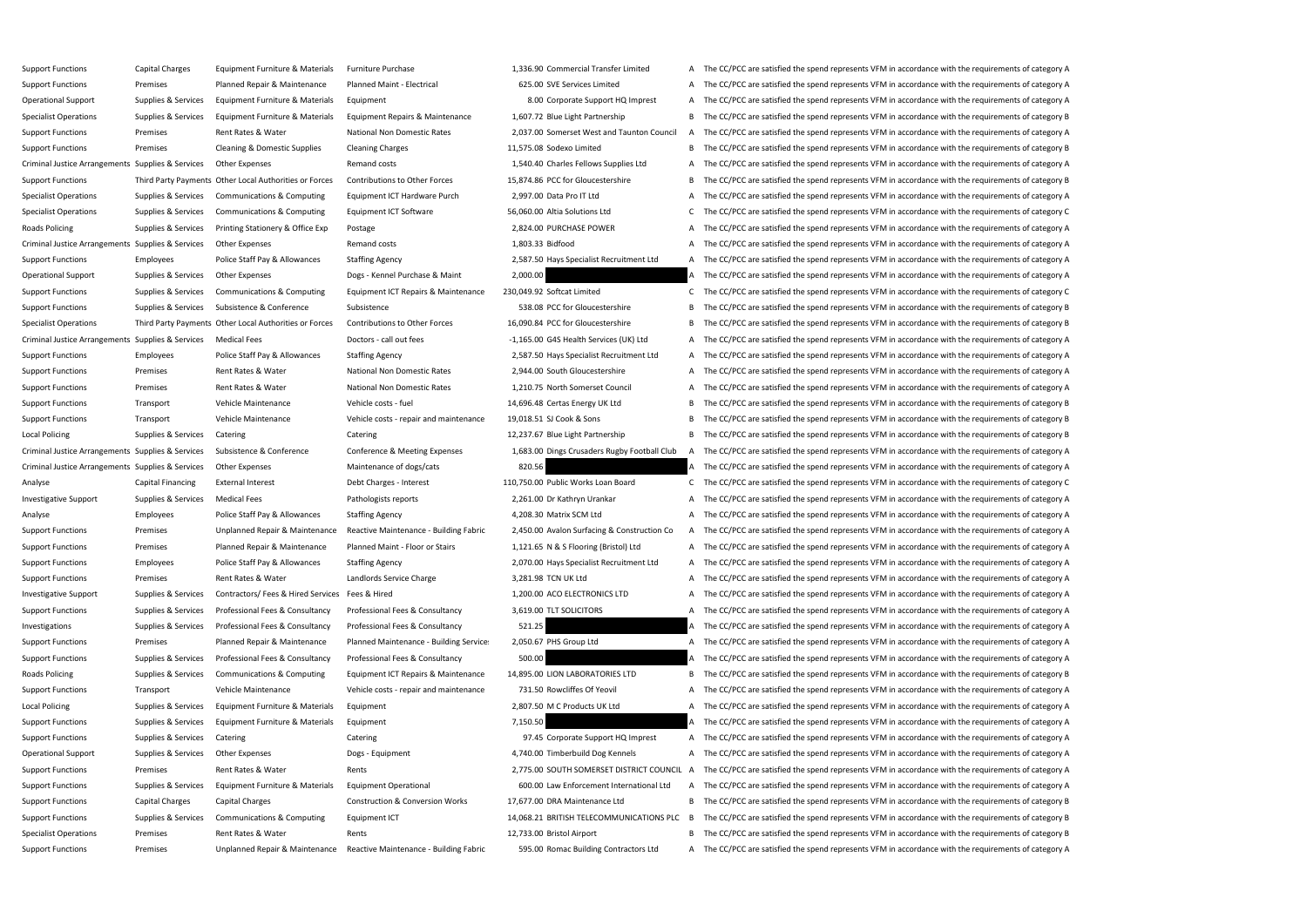| Support Functions                                 | Premises            | Planned Repair & Maintenance                                         | Grounds Maintenance                       | 762.25 SOMERLAP FOREST PRODUCTS LTD        | A | The CC/PCC are satisfied the spend represents VFM in accordance with the requirements of category A   |
|---------------------------------------------------|---------------------|----------------------------------------------------------------------|-------------------------------------------|--------------------------------------------|---|-------------------------------------------------------------------------------------------------------|
| <b>Support Functions</b>                          | Supplies & Services | <b>Communications &amp; Computing</b>                                | Equipment ICT                             | 3,692.25 Vodafone                          | A | The CC/PCC are satisfied the spend represents VFM in accordance with the requirements of category A   |
| <b>Support Functions</b>                          | Supplies & Services | <b>Communications &amp; Computing</b>                                | Equipment ICT Repairs & Maintenance       | 26,250.00 Egress Software Technologies Ltd | В | The CC/PCC are satisfied the spend represents VFM in accordance with the requirements of category B   |
| <b>Support Functions</b>                          | Premises            | <b>Energy Costs</b>                                                  | Electricity                               | 39,428.08 EDF ENERGY 1 LIMITED             |   | B The CC/PCC are satisfied the spend represents VFM in accordance with the requirements of category B |
| <b>Support Functions</b>                          | Transport           | Vehicle Maintenance                                                  | Vehicle costs - tyres and tubes           | 860.68 GOODYEAR TYRES UK LTD               | A | The CC/PCC are satisfied the spend represents VFM in accordance with the requirements of category A   |
| <b>Specialist Operations</b>                      | Supplies & Services | Contractors/Fees & Hired Services Fees & Hired - Cleaning Cells/Vehs |                                           | 9.14                                       |   | The CC/PCC are satisfied the spend represents VFM in accordance with the requirements of category A   |
| <b>Support Functions</b>                          | Supplies & Services | <b>Communications &amp; Computing</b>                                | Equipment ICT Software                    | 20,666.10 FORCE INFORMATION SYSTEMS LTD    | B | The CC/PCC are satisfied the spend represents VFM in accordance with the requirements of category B   |
| Criminal Justice Arrangements Supplies & Services |                     | Equipment Furniture & Materials                                      | Equipment                                 | 630.50 Bennett Safetywear Ltd              |   | A The CC/PCC are satisfied the spend represents VFM in accordance with the requirements of category A |
| <b>Support Functions</b>                          | Supplies & Services | Other Expenses                                                       | Legal Costs & Services                    | 500.00                                     |   | The CC/PCC are satisfied the spend represents VFM in accordance with the requirements of category A   |
| <b>Specialist Operations</b>                      | Premises            | Rent Rates & Water                                                   | Rents                                     | 7,228.00 Winkworth                         | A | The CC/PCC are satisfied the spend represents VFM in accordance with the requirements of category A   |
| <b>Support Functions</b>                          | Supplies & Services | Equipment Furniture & Materials                                      | Equipment                                 | 636.53 Viking Arms Ltd                     |   | A The CC/PCC are satisfied the spend represents VFM in accordance with the requirements of category A |
| <b>Support Functions</b>                          | Supplies & Services | Equipment Furniture & Materials                                      | Equipment                                 | 6,000.00                                   |   | The CC/PCC are satisfied the spend represents VFM in accordance with the requirements of category A   |
| <b>Support Functions</b>                          | Supplies & Services | <b>Communications &amp; Computing</b>                                | Equipment ICT Hardware Purch              | 557.94 Data Pro IT Ltd                     |   | A The CC/PCC are satisfied the spend represents VFM in accordance with the requirements of category A |
| <b>Roads Policing</b>                             | Supplies & Services | Equipment Furniture & Materials                                      | Equipment                                 | 506.00 Barry Carter Motor Products Limited | A | The CC/PCC are satisfied the spend represents VFM in accordance with the requirements of category A   |
| <b>Support Functions</b>                          | Premises            | Unplanned Repair & Maintenance                                       | Reactive Maintenance - Building Service   | 5,371.72 Sovereign Fire & Security Ltd     |   | A The CC/PCC are satisfied the spend represents VFM in accordance with the requirements of category A |
| <b>Specialist Operations</b>                      | Supplies & Services | <b>Communications &amp; Computing</b>                                | Equipment ICT Hardware Purch              | 9,705.00                                   |   | The CC/PCC are satisfied the spend represents VFM in accordance with the requirements of category A   |
| Specialist Operations                             | Transport           | Vehicle Hire                                                         | <b>Hired Vehicle Costs</b>                | 558.80 Scot Group Ltd                      |   | The CC/PCC are satisfied the spend represents VFM in accordance with the requirements of category A   |
| Criminal Justice Arrangements Supplies & Services |                     | Other Expenses                                                       | Remand costs                              | 1,080.00 Charles Fellows Supplies Ltd      |   | The CC/PCC are satisfied the spend represents VFM in accordance with the requirements of category A   |
| <b>Support Functions</b>                          |                     | Third Party Payments Other Local Authorities or Forces               | Contributions to Other Forces             | 16,502.45 PCC for Gloucestershire          | в | The CC/PCC are satisfied the spend represents VFM in accordance with the requirements of category B   |
| <b>Support Functions</b>                          | Supplies & Services | Other Expenses                                                       | <b>Courses Fees</b>                       | 1,595.00 IPP Education Limited             |   | The CC/PCC are satisfied the spend represents VFM in accordance with the requirements of category A   |
| <b>Investigative Support</b>                      | Supplies & Services | <b>Capital Charges</b>                                               | <b>Forensic Science Services</b>          | 2,528.80 Orchid Cellmark Ltd               | A | The CC/PCC are satisfied the spend represents VFM in accordance with the requirements of category A   |
| <b>Support Functions</b>                          | Capital Charges     | Capital Charges                                                      | <b>Vehicles Purchase</b>                  | 12,216.88 Peugeot Motor Company Plc        |   | B The CC/PCC are satisfied the spend represents VFM in accordance with the requirements of category B |
| <b>Operational Support</b>                        | Supplies & Services | Contractors/Fees & Hired Services Fees & Hired                       |                                           | 344.00                                     |   | The CC/PCC are satisfied the spend represents VFM in accordance with the requirements of category A   |
| <b>Specialist Operations</b>                      | Supplies & Services | Contractors/Fees & Hired Services Fees & Hired                       |                                           | 50.00 PCC for Dorset                       |   | The CC/PCC are satisfied the spend represents VFM in accordance with the requirements of category A   |
| <b>Support Functions</b>                          | Supplies & Services | Clothing Uniforms & Laundry                                          | Clothing & Uniforms - Issues              | 1,640.72 Lift Safe Limited                 | A | The CC/PCC are satisfied the spend represents VFM in accordance with the requirements of category A   |
| <b>Support Functions</b>                          | Supplies & Services | <b>Communications &amp; Computing</b>                                | Telephone Calls                           | 89.62 BRITISH TELECOMMUNICATIONS PLC       | B | The CC/PCC are satisfied the spend represents VFM in accordance with the requirements of category B   |
| <b>Specialist Operations</b>                      | <b>Employees</b>    | Police Pay & Allowances                                              | Police Chief Inspector - Pay, NI, Pension | 7,529.86 PCC for Gloucestershire           |   | The CC/PCC are satisfied the spend represents VFM in accordance with the requirements of category A   |
| <b>Specialist Operations</b>                      | Premises            | <b>Energy Costs</b>                                                  | Electricity                               | 2,378.43 EDF ENERGY 1 LIMITED              |   | The CC/PCC are satisfied the spend represents VFM in accordance with the requirements of category A   |
| Roads Policing                                    | Supplies & Services | Equipment Furniture & Materials                                      | Equipment                                 | 3,468.95 TURNKEY INSTRUMENTS LTD           |   | The CC/PCC are satisfied the spend represents VFM in accordance with the requirements of category A   |
| <b>Specialist Operations</b>                      | Premises            | <b>Energy Costs</b>                                                  | Electricity                               | 1,656.22 Knight Frank Client Account       |   | A The CC/PCC are satisfied the spend represents VFM in accordance with the requirements of category A |
| <b>Support Functions</b>                          | Supplies & Services | Equipment Furniture & Materials                                      | Equipment                                 | 526.29 Probe Lockers Ltd                   |   | A The CC/PCC are satisfied the spend represents VFM in accordance with the requirements of category A |
| <b>Support Functions</b>                          | Premises            | <b>Energy Costs</b>                                                  | Electricity                               | 4,211.97 EDF ENERGY 1 LIMITED              |   | A The CC/PCC are satisfied the spend represents VFM in accordance with the requirements of category A |
| <b>Support Functions</b>                          | Supplies & Services | Other Expenses                                                       | Legal Fees 3rd Party                      | 1,873.20                                   |   | The CC/PCC are satisfied the spend represents VFM in accordance with the requirements of category A   |
| <b>Support Functions</b>                          | Transport           | Vehicle Maintenance                                                  | Vehicle costs - commissioning             | 3,492.60 Vehicle Livery Solutions Ltd      |   | A The CC/PCC are satisfied the spend represents VFM in accordance with the requirements of category A |
| <b>Support Functions</b>                          | <b>Employees</b>    | Police Staff Pay & Allowances                                        | <b>Staffing Agency</b>                    | 1,551.15 Hays Specialist Recruitment Ltd   |   | A The CC/PCC are satisfied the spend represents VFM in accordance with the requirements of category A |
| <b>Support Functions</b>                          | Premises            | <b>Energy Costs</b>                                                  | Electricity                               | 871.80 EDF ENERGY 1 LIMITED                | A | The CC/PCC are satisfied the spend represents VFM in accordance with the requirements of category A   |
| <b>Support Functions</b>                          | Premises            | Planned Repair & Maintenance                                         | Planned Maintenance - Building Service:   | 1,159.54 Kingsmead of Bath                 |   | A The CC/PCC are satisfied the spend represents VFM in accordance with the requirements of category A |
| <b>Support Functions</b>                          | Premises            | Rent Rates & Water                                                   | Rents                                     | 2,160.00 SOMERSET COUNTY COUNCIL           |   | A The CC/PCC are satisfied the spend represents VFM in accordance with the requirements of category A |
| Roads Policing                                    | Supplies & Services | Equipment Furniture & Materials                                      | Equipment Repairs & Maintenance           | 5,766.34 NDI Technologies Ltd              |   | A The CC/PCC are satisfied the spend represents VFM in accordance with the requirements of category A |
| <b>Support Functions</b>                          | Supplies & Services | Communications & Computing                                           | Equipment ICT Repairs & Maintenance       | 1,716.25 Sonic Communications (INT) Ltd    |   | A The CC/PCC are satisfied the spend represents VFM in accordance with the requirements of category A |
| <b>Support Functions</b>                          | Supplies & Services | Other Expenses                                                       | Legal Fees 3rd Party                      | 600.00                                     |   | The CC/PCC are satisfied the spend represents VFM in accordance with the requirements of category A   |
| <b>Support Functions</b>                          | Transport           | Vehicle Maintenance                                                  | Vehicle costs - tyres and tubes           | 690.00 Micheldever Tyres Ltd               |   | A The CC/PCC are satisfied the spend represents VFM in accordance with the requirements of category A |
| <b>Specialist Operations</b>                      | Supplies & Services | Equipment Furniture & Materials                                      | Equipment                                 | 50,000.00 Forensic Analytics Ltd           |   | The CC/PCC are satisfied the spend represents VFM in accordance with the requirements of category C   |
| Investigative Support                             | Supplies & Services | Equipment Furniture & Materials                                      | Equipment                                 | 1,169.99 Scan Computers International Ltd  |   | A The CC/PCC are satisfied the spend represents VFM in accordance with the requirements of category A |
| <b>Support Functions</b>                          | Premises            | Rent Rates & Water                                                   | National Non Domestic Rates               | 13,952.00 South Gloucestershire            | В | The CC/PCC are satisfied the spend represents VFM in accordance with the requirements of category B   |
| <b>Support Functions</b>                          | Supplies & Services | Equipment Furniture & Materials                                      | Equipment                                 | 4,235.00 Trek Bicycle Corporation Ltd      |   | A The CC/PCC are satisfied the spend represents VFM in accordance with the requirements of category A |
| Disused                                           | Premises            | Rent Rates & Water                                                   | National Non Domestic Rates               | 515.75 Bath & North East Somerset          |   | A The CC/PCC are satisfied the spend represents VFM in accordance with the requirements of category A |
| Investigations                                    | Supplies & Services | Professional Fees & Consultancy                                      | Professional Fees & Consultancy           | 3,600.00 MEWA LLP (Medical Expert Witness  |   | A The CC/PCC are satisfied the spend represents VFM in accordance with the requirements of category A |
| <b>Support Functions</b>                          | Premises            | Unplanned Repair & Maintenance                                       | Responsive Maint - Electrical             | 895.00 SVE Services Limited                |   | A The CC/PCC are satisfied the spend represents VFM in accordance with the requirements of category A |
| <b>Support Functions</b>                          | Premises            | Unplanned Repair & Maintenance                                       | Reactive Maintenance - Building Service   | 7,849.00 Avon Armour Limited               |   | A The CC/PCC are satisfied the spend represents VFM in accordance with the requirements of category A |
|                                                   |                     |                                                                      |                                           |                                            |   |                                                                                                       |

| nce   |          | 26,250.00 Egress Software Technologies |
|-------|----------|----------------------------------------|
|       |          | 39,428.08 EDF ENERGY 1 LIMITED         |
|       |          | 860.68 GOODYEAR TYRES UK LTD           |
|       | 9.14     |                                        |
|       |          | 20,666.10 FORCE INFORMATION SYSTEI     |
|       |          | 630.50 Bennett Safetywear Ltd          |
|       | 500.00   |                                        |
|       |          | 7,228.00 Winkworth                     |
|       |          | 636.53 Viking Arms Ltd                 |
|       | 6,000.00 |                                        |
|       |          | 557.94 Data Pro IT Ltd                 |
|       |          | 506.00 Barry Carter Motor Products     |
| rvice |          | 5,371.72 Sovereign Fire & Security Ltd |
|       | 9,705.00 |                                        |
|       |          | 558.80 Scot Group Ltd                  |
|       |          | 1,080.00 Charles Fellows Supplies Ltd  |
|       |          | 16,502.45 PCC for Gloucestershire      |
|       |          | 1,595.00 IPP Education Limited         |
|       |          | 2,528.80 Orchid Cellmark Ltd           |
|       |          | 12,216.88 Peugeot Motor Company Plc    |
|       | 344.00   |                                        |
|       |          | 50.00 PCC for Dorset                   |
|       |          | 1,640.72 Lift Safe Limited             |
|       |          | 89.62 BRITISH TELECOMMUNICATI          |
| sion. |          | 7,529.86 PCC for Gloucestershire       |
|       |          | 2,378.43 EDF ENERGY 1 LIMITED          |
|       |          | 3,468.95 TURNKEY INSTRUMENTS LTD       |
|       |          | 1,656.22 Knight Frank Client Account   |
|       |          | 526.29 Probe Lockers Ltd               |
|       |          | 4,211.97 EDF ENERGY 1 LIMITED          |
|       | 1,873.20 |                                        |
|       |          | 3,492.60 Vehicle Livery Solutions Ltd  |
|       |          | 1,551.15 Hays Specialist Recruitment L |
|       |          | 871.80 EDF ENERGY 1 LIMITED            |
| vice: |          | 1,159.54 Kingsmead of Bath             |
|       |          | 2,160.00 SOMERSET COUNTY COUNCI        |
|       |          | 5,766.34 NDI Technologies Ltd          |
| nce   |          | 1,716.25 Sonic Communications (INT)    |
|       | 600.00   |                                        |
|       |          | 690.00 Micheldever Tyres Ltd           |
|       |          | 50,000.00 Forensic Analytics Ltd       |
|       |          | 1,169.99 Scan Computers Internationa   |
|       |          | 13,952.00 South Gloucestershire        |
|       |          | 4,235.00 Trek Bicycle Corporation Ltd  |
|       |          | 515.75 Bath & North East Somerset      |
|       |          | 3,600.00 MEWA LLP(Medical Expert W     |
|       |          | 895.00 SVE Services Limited            |
| rvice |          | 7.849.00 Avon Armour Limited           |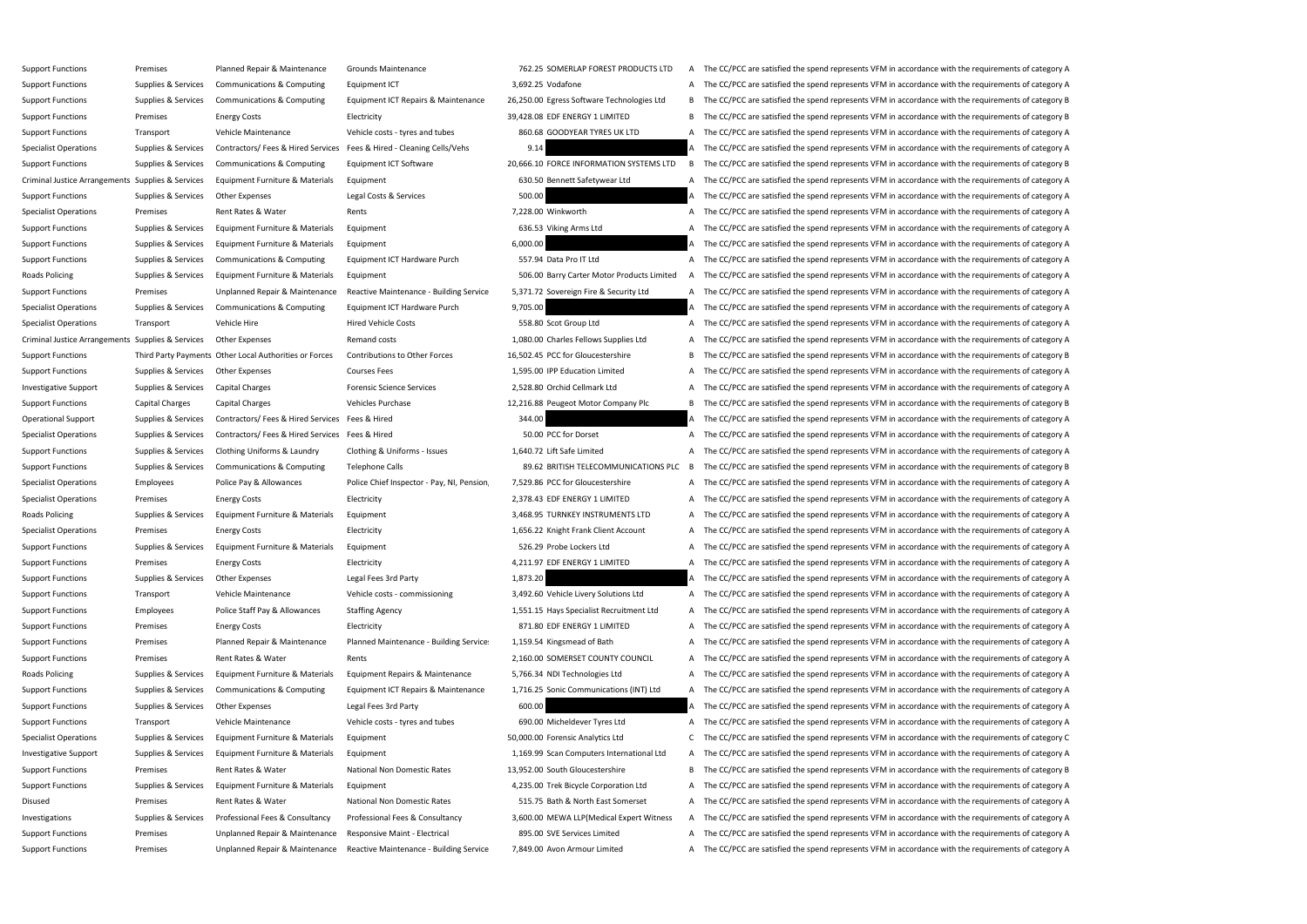Specialist Operations Supplies & Services Subsistence Subsistence Subsistence Subsistence 2,150.00 PEGASUS CATERING LTD A The CC/PCC are satisfied the spend represents VFM in accordance with the requirements of category A Specialist Operations Supplies & Services Equipment Furniture & Materials Equipment 806.50 CASEVA LTD A The CC/PCC are satisfied the spend represents VFM in accordance with the requirements of category A Support Functions Premises Planned Repair & Maintenance Planned Maint - Electrical 3,657.56 Equiptest Ltd A The CC/PCC are satisfied the spend represents VFM in accordance with the requirements of category A Analyse Supplies & Services Subsistence & Conference Conference & Meeting Expenses 1,247.45 The Investigator A The CC/PCC are satisfied the spend represents VFM in accordance with the requirements of category A Support Functions Employees Police Staff Pay & Allowances Staffing Agency 1,900.74 Hays Specialist Recruitment Ltd A The CC/PCC are satisfied the spend represents VFM in accordance with the requirements of category A Operational Support Supplies & Services Equipment Furniture & Materials Loose Furniture 2008 DOF Group Ltd A The CC/PCC are satisfied the spend represents VFM in accordance with the requirements of category A Support Functions Premises Rent Rates & Water National Non Domestic Rates 621.50 South Gloucestershire A The CC/PCC are satisfied the spend represents VFM in accordance with the requirements of category A Support Functions Premises Rent Rates & Water National Non Domestic Rates 73,216.00 North Somerset Council C The CC/PCC are satisfied the spend represents VFM in accordance with the requirements of category C Operational Support Supplies & Services Equipment Furniture & Materials Equipment 2,898.56 Screwfix Direct Ltd A The CC/PCC are satisfied the spend represents VFM in accordance with the requirements of category A Specialist Operations Premises Energy Costs Electricity Electricity and the Spend A The CC/PCC are satisfied the spend represents VFM in accordance with the requirements of category A Support Functions Transport Vehicle Maintenance Vehicle costs - tyres and tubes 500.00 Micheldever Tyres Ltd A The CC/PCC are satisfied the spend represents VFM in accordance with the requirements of category A Specialist Operations Transport Vehicle Allowances Travel fares 218.58 PCC for Gloucestershire A The CC/PCC are satisfied the spend represents VFM in accordance with the requirements of category A Specialist Operations Supplies & Services Communications & Computing Equipment ICT Consumables 32.49 Corporate Support HQ Imprest A The CC/PCC are satisfied the spend represents VFM in accordance with the requirements of c Investigative Support Supplies & Services Capital Charges Forensic Science Services 2,536.30 Orchid Cellmark Ltd A The CC/PCC are satisfied the spend represents VFM in accordance with the requirements of category A Roads Policing Supplies & Services Printing Stationery & Office Exp Postage Postage 640.20 PURCHASE POWER A The CC/PCC are satisfied the spend represents VFM in accordance with the requirements of category A Operational Support Supplies & Services Other Expenses Horses Farrier Costs 645.00 Paul Horner Farrier A The CC/PCC are satisfied the spend represents VFM in accordance with the requirements of category A Investigative Support Supplies & Services Printing Stationery & Office Exp Stationery 516.00 Data Pro IT Ltd A The CC/PCC are satisfied the spend represents VFM in accordance with the requirements of category A Support Functions Supplies & Services Communications & Computing Equipment ICT 12,929.00 BRITISH TELECOMMUNICATIONS PLC B The CC/PCC are satisfied the spend represents VFM in accordance with the requirements of category B Operational Support Supplies & Services Subsistence & Conference Conference & Meeting Expenses 766.50 College of Policing Ltd A The CC/PCC are satisfied the spend represents VFM in accordance with the requirements of categ Support Functions Supplies & Services Other Expenses Legal Fees 3rd Party 2,985.00 2,985.00 A The CC/PCC are satisfied the spend represents VFM in accordance with the requirements of category A Support Functions Supplies & Services Equipment Furniture & Materials Equipment 41.67 Corporate Support HQ Imprest A The CC/PCC are satisfied the spend represents VFM in accordance with the requirements of category A Support Functions Capital Charges Capital Charges Vehicle Conversions Vehicle Conversions 9,755.24 Halls Electrical Ltd A The CC/PCC are satisfied the spend represents VFM in accordance with the requirements of category A Support Functions Capital Charges Capital Charges Other Plant & Equipment 2,010.00 A The CC/PCC are satisfied the spend represents VFM in accordance with the requirements of category A Specialist Operations Transport Vehicle Maintenance Vehicle costs - repair and maintenance 1,925.59 PCC for Devon & Cornwall A The CC/PCC are satisfied the spend represents VFM in accordance with the requirements of catego Support Functions Capital Charges Capital Charges Construction & Conversion Fees 500.00 Atkins Ltd A The CC/PCC are satisfied the spend represents VFM in accordance with the requirements of category A Support Functions Transport Vehicle Maintenance Vehicle costs - repair and maintenance 512.32 Bristol PartsPlus A The CC/PCC are satisfied the spend represents VFM in accordance with the requirements of category A Support Functions Supplies & Services Equipment Furniture & Materials Equipment Surveillance 1,880.00 Sonic Communications (INT) Ltd A The CC/PCC are satisfied the spend represents VFM in accordance with the requirements o Support Functions Supplies & Services Medical Fees Drugs & Medical Requisites Drugs & Medical Requisites 506.88 A The CC/PCC are satisfied the spend represents VFM in accordance with the requirements of category A Specialist Operations Supplies & Services Other Expenses Courses Fees Courses Fees 1,976.50 College of Policing Ltd A The CC/PCC are satisfied the spend represents VFM in accordance with the requirements of category A Investigative Support Supplies & Services Capital Charges Forensic Science Services 2,900.00 Forensic Analytics Ltd A The CC/PCC are satisfied the spend represents VFM in accordance with the requirements of category A Support Functions Premises Rent Rates & Water Hire of Accommodation Hire of Accommodation 17,550.00 County Marquees Ltd B The CC/PCC are satisfied the spend represents VFM in accordance with the requirements of category B Support Functions Transport Vehicle Maintenance Vehicle costs - repair and maintenance 2,977.04 Bristol PartsPlus A The CC/PCC are satisfied the spend represents VFM in accordance with the requirements of category A Support Functions Premises Rent Rates & Water National Non Domestic Rates 1,186.25 Bath & North East Somerset A The CC/PCC are satisfied the spend represents VFM in accordance with the requirements of category A Support Functions Premises Premises Premises General Waste Costs 739.93 SUEZ Recycling and Recovery UK Ltd A The CC/PCC are satisfied the spend represents VFM in accordance with the requirements of category A Support Functions Supplies & Services Communications & Computing Equipment ICT Repairs & Maintenance 3,936.00 Pomeroy IT Solutions UK Limited A The CC/PCC are satisfied the spend represents VFM in accordance with the requi Specialist Operations Supplies & Services Subsistence & Conference Subsistence Subsistence Subsistence Subsistence Subsistence Subsistence Subsistence CSU2.57 Corporate Support HQ Imprest A The CC/PCC are satisfied the spe Investigative Support Supplies & Services Capital Charges Forensic Science Services 4,957.42 Orchid Cellmark Ltd A The CC/PCC are satisfied the spend represents VFM in accordance with the requirements of category A Support Functions Supplies & Services Communications & Computing Equipment ICT Software 3,179.50 PHOENIX SOFTWARE LTD A The CC/PCC are satisfied the spend represents VFM in accordance with the requirements of category A Support Functions Premises Rent Rates & Water National Non Domestic Rates 907.75 Bristol City Council A The CC/PCC are satisfied the spend represents VFM in accordance with the requirements of category A Support Functions Premises Rent Rates & Water National Non Domestic Rates 1,308.75 Bristol City Council A The CC/PCC are satisfied the spend represents VFM in accordance with the requirements of category A Analyse Third Party Payments Payments to Clients Grants - Voluntary Orgs 71,791.00 North Somerset Council C The CC/PCC are satisfied the spend represents VFM in accordance with the requirements of category C Operational Support Supplies & Services Equipment Furniture & Materials Equipment Operational 2,372.26 Corporate Support HQ Imprest A The CC/PCC are satisfied the spend represents VFM in accordance with the requirements of Investigations Third Party Payments Contribution Contribution Contribution Contribution Contribution 2,437.50 Bristol City Council A The CC/PCC are satisfied the spend represents VFM in accordance with the requirements of Support Functions Supplies & Services Communications & Computing Equipment ICT Repairs & Maintenance 61,631.00 EBC Group (UK) Ltd C/PCC are satisfied the spend represents VFM in accordance with the requirements of category Support Functions Supplies & Services Printing Stationery & Office Exp Postage 599.94 599.94 A The CC/PCC are satisfied the spend represents VFM in accordance with the requirements of category A Specialist Operations Supplies & Services Communications & Computing Equipment ICT Software 5,533.08 5,533.08 A The CC/PCC are satisfied the spend represents VFM in accordance with the requirements of category A Criminal Justice Arrangements Supplies & Services Other Expenses Maintenance of dogs/cats Maintenance of dogs/cats 820.56 A The CC/PCC are satisfied the spend represents VFM in accordance with the requirements of category Support Functions Supplies & Services Equipment Furniture & Materials Equipment 143.71 Corporate Support HQ Imprest A The CC/PCC are satisfied the spend represents VFM in accordance with the requirements of category A Roads Policing Supplies & Services Equipment Furniture & Materials Equipment Repairs & Maintenance 35,159.00 Cleartone Telecoms Ltd B The CC/PCC are satisfied the spend represents VFM in accordance with the requirements of Support Functions Employees Police Staff Pay & Allowances Staffing Agency 1,467.00 Hays Specialist Recruitment Ltd A The CC/PCC are satisfied the spend represents VFM in accordance with the requirements of category A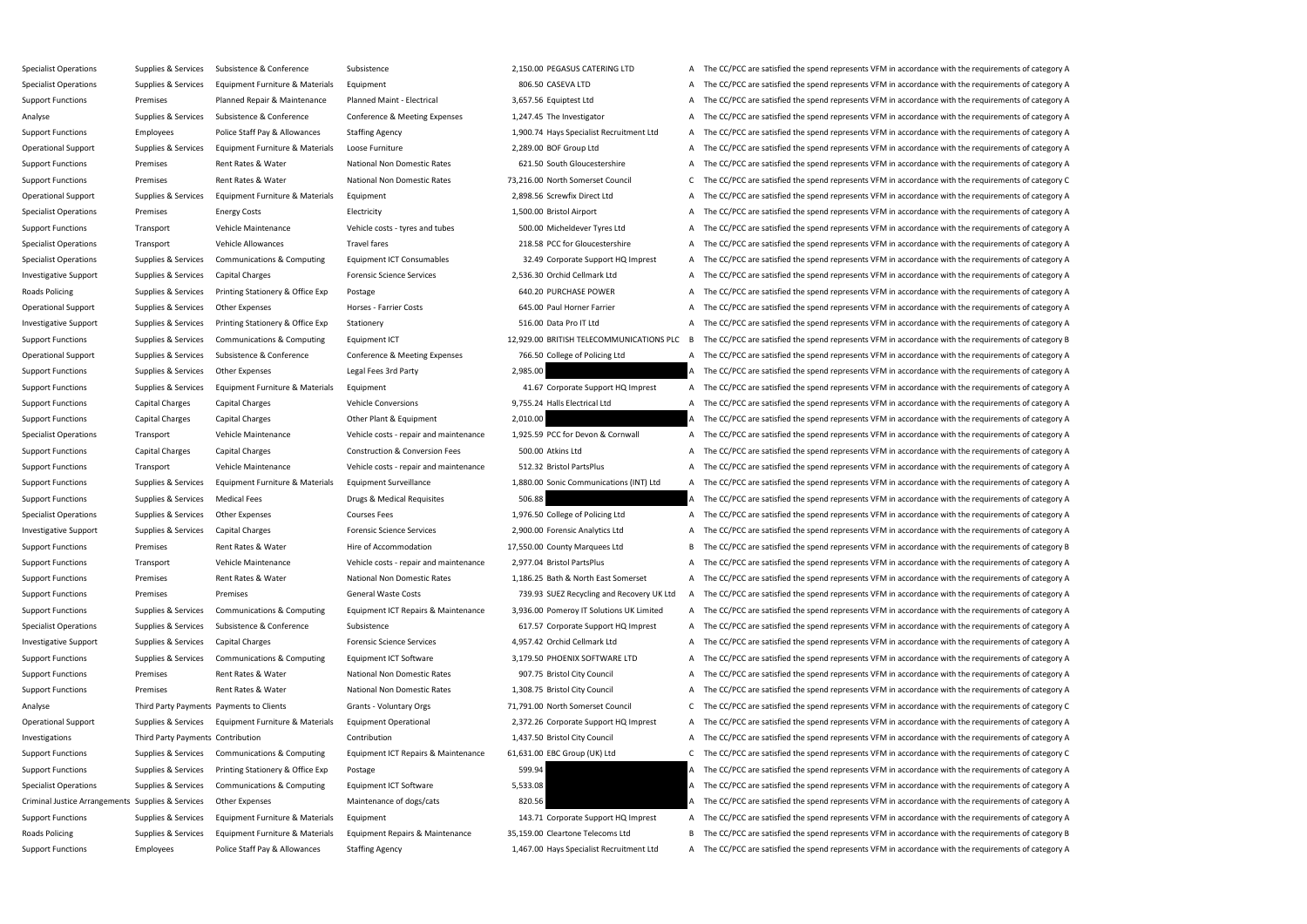| 500.00    |                                              |
|-----------|----------------------------------------------|
| 5,000.00  |                                              |
|           | -600.00 Bristol PartsPlus                    |
| 2,500.00  |                                              |
| 1,313.74  |                                              |
|           | 729.30 Abbott Toxicology Ltd                 |
|           | 3,000.00 Sodexo Limited                      |
|           | 899.40 IGM Consultancy                       |
|           | 700.92 BRISTOL STREET MOTORS                 |
| 17,743.80 |                                              |
|           | 1,472.50 Somerset West and Taunton Council   |
|           | 17,104.00 South Gloucestershire              |
|           | 3,615.00 Aireshelta International Ltd        |
|           | 500.00 FPG (UK) Ltd                          |
|           | 4,500.00 Global Outdoor Media Limited        |
| 20,000.00 |                                              |
|           | 5,581.00 North Bristol NHS Trust             |
| 6,372.56  |                                              |
|           | 956.00 Hands Free Computing Ltd              |
|           | 1,014.50 SOUTH SOMERSET DISTRICT COUNCIL     |
|           | 4,002.39 EDF ENERGY 1 LIMITED                |
|           | 1,414.58 Micheldever Tyres Ltd               |
|           | 955.50 SMSR (Social & Market Strategic Res   |
|           | 710.44 Ruth White Ltd                        |
|           | 869.00 Sodexo Limited                        |
|           |                                              |
|           |                                              |
| 22,400.00 | 350.88 SOCOTEC UK Ltd                        |
|           | 1,279.45 Royal Devon and Exeter NHS Foundati |
|           | 5.40 PCC for Gloucestershire                 |
|           | 1,884.00 Data Pro IT Ltd                     |
|           | 647.70 CABOT TYRE SERVICE LTD                |
|           | 1,518.75 Brigantes Consulting Ltd            |
|           | 2,065.00 EDGAR BROTHERS                      |
|           | 796.58 GOODYEAR TYRES UK LTD                 |
|           | 10,595.15 Key Forensic Services Ltd          |
|           | 512.32 Bristol PartsPlus                     |
|           | 10,250.92 ZURICH INSURANCE COMPANY           |
|           | 10.00 Corporate Support HQ Imprest           |
|           | 1,440.00 Health Work Ltd                     |
|           | 2,105.00 Romac Building Contractors Ltd      |
|           | 745.83 CJ Freeman & Co Ltd                   |
|           | 1,800.00 The OPCC for Leicestershire         |
|           | 84.67 Corporate Support HQ Imprest           |
|           | 500.00 AWP Services Ltd                      |
|           | 11,237.50 Optimum Agility Limited            |
|           | 4,904.85 Halls Electrical Ltd                |
|           | -599.22 Alliance Automotive T/A Mill Autoq   |
|           | 952.70 Westerly Bridgwater                   |
|           | 624.17 My Staff Shop Limited                 |

Support Functions Supplies & Services Other Expenses Legal Costs & Services 500.00 500.00 A The CC/PCC are satisfied the spend represents VFM in accordance with the requirements of category A Roads Policing Supplies & Services Other Expenses Licences & Orders Supplies and the Supplies of category B The CC/PCC are satisfied the spend represents VFM in accordance with the requirements of category B Support Functions Transport Vehicle Maintenance Vehicle costs - repair and maintenance -600.00 Bristol PartsPlus A The CC/PCC are satisfied the spend represents VFM in accordance with the requirements of category A Operational Support Supplies & Services Other Expenses Dogs - Purchase Dogs - Purchase 2,500.00 A The CC/PCC are satisfied the spend represents VFM in accordance with the requirements of category A Support Employees Indirect Employee Expenses Refunds - Contributions 1,313.74 A The CC/PCC are satisfied the spend represents VFM in accordance with the requirements of category A Support Functions Supplies & Services Capital Charges Forensic Science Services Forensic Science Services 729.30 Abbott Toxicology Ltd A The CC/PCC are satisfied the spend represents VFM in accordance with the requirements Local Policing Supplies & Services Catering Catering Catering Catering Supplies and Catering Catering Catering Catering 3,000.00 Sodexo Limited A The CC/PCC are satisfied the spend represents VFM in accordance with the req Specialist Operations Supplies & Services Professional Fees & Consultancy Professional Fees & Consultancy Professional Fees & Consultancy 899.40 IGM Consultancy 899.40 IGM Consultancy A The CC/PCC are satisfied the spend r Support Functions Transport Vehicle Maintenance Vehicle costs - repair and maintenance 700.92 BRISTOL STREET MOTORS A The CC/PCC are satisfied the spend represents VFM in accordance with the requirements of category A Support Functions Supplies & Services Other Expenses Licences & Orders 17,743.80 B The CC/PCC are satisfied the spend represents VFM in accordance with the requirements of category B Support Functions Premises Rent Rates & Water National Non Domestic Rates 1,472.50 Somerset West and Taunton Council A The CC/PCC are satisfied the spend represents VFM in accordance with the requirements of category A Support Functions Premises Rent Rates & Water National Non Domestic Rates 47,104.00 South Gloucestershire B The CC/PCC are satisfied the spend represents VFM in accordance with the requirements of category B Support Functions Supplies & Services Equipment Furniture & Materials Equipment 3,615.00 Aireshelta International Ltd A The CC/PCC are satisfied the spend represents VFM in accordance with the requirements of category A Support Functions Premises Rent Rates & Water Rents Rents Rents Rents A The CC/PCC are satisfied the spend represents VFM in accordance with the requirements of category A Local Policing Supplies & Services Other Expenses Publicity & Promotions Publicity A Promotions 4,500.00 Global Outdoor Media Limited A The CC/PCC are satisfied the spend represents VFM in accordance with the requirements Specialist Operations Supplies & Services Subsistence & Conference Accommodation 20,000.00 20,000.00 B The CC/PCC are satisfied the spend represents VFM in accordance with the requirements of category B Support Functions Premises Rent Rates & Water Landlords Service Charge 5,581.00 North Bristol NHS Trust A The CC/PCC are satisfied the spend represents VFM in accordance with the requirements of category A Criminal Justice Arrangements Supplies & Services Other Expenses Maintenance of dogs/cats Maintenance of dogs/cats 6,372.56 A The CC/PCC are satisfied the spend represents VFM in accordance with the requirements of categor Support Functions Supplies & Services Other Expenses Courses Fees Courses Fees 956.00 Hands Free Computing Ltd A The CC/PCC are satisfied the spend represents VFM in accordance with the requirements of category A Support Functions Premises Rent Rates & Water Landlords Service Charge 1,014.50 SOUTH SOMERSET DISTRICT COUNCIL A The CC/PCC are satisfied the spend represents VFM in accordance with the requirements of category A Support Functions Premises Energy Costs Electricity Electricity and the CO2.39 EDF ENERGY 1 LIMITED A The CC/PCC are satisfied the spend represents VFM in accordance with the requirements of category A Support Functions Transport Vehicle Maintenance Vehicle costs - tyres and tubes 1,414.58 Micheldever Tyres Ltd A The CC/PCC are satisfied the spend represents VFM in accordance with the requirements of category A Support Functions Supplies & Services Contractors/ Fees & Hired Services Fees & Hired Services Fees & Hired Services Fees & Hired Services Fees & Hired Services Fees & Hired Services Fees & Hired Services Fees & Hired Serv Investigations Supplies & Services Professional Fees & Consultancy Professional Fees & Consultancy Professional Fees & Consultancy 710.44 Ruth White Ltd A The CC/PCC are satisfied the spend represents VFM in accordance wit Local Policing Premises Cleaning & Domestic Supplies Cleaning Charges 869.00 Sodexo Limited A The CC/PCC are satisfied the spend represents VFM in accordance with the requirements of category A Support Functions Capital Charges Capital Charges Construction & Conversion Fees 22,400.00 B The CC/PCC are satisfied the spend represents VFM in accordance with the requirements of category B Specialist Operations Supplies & Services Capital Charges Forensic Science Services 350.88 SOCOTEC UK Ltd A The CC/PCC are satisfied the spend represents VFM in accordance with the requirements of category A Criminal Justice Arrangements Supplies & Services Clothing Uniforms & Laundry Laundry & Dry Cleaning 1,279.45 Royal Devon and Exeter NHS Foundati A The CC/PCC are satisfied the spend represents VFM in accordance with the r Support Functions Transport Vehicle Allowances Vehicle mileage allowance 5.40 PCC for Gloucestershire B The CC/PCC are satisfied the spend represents VFM in accordance with the requirements of category B Support Functions Supplies & Services Equipment Furniture & Materials Equipment 1,884.00 Data Pro IT Ltd A The CC/PCC are satisfied the spend represents VFM in accordance with the requirements of category A Support Functions Transport Vehicle Maintenance Vehicle costs - tyres and tubes 647.70 CABOT TYRE SERVICE LTD A The CC/PCC are satisfied the spend represents VFM in accordance with the requirements of category A Support Functions Supplies & Services Clothing Uniforms & Laundry Clothing & Uniforms - non-stock 1,518.75 Brigantes Consulting Ltd A The CC/PCC are satisfied the spend represents VFM in accordance with the requirements of Support Functions Supplies & Services Equipment Furniture & Materials Equipment 2,065.00 EDGAR BROTHERS A The CC/PCC are satisfied the spend represents VFM in accordance with the requirements of category A Support Functions Transport Vehicle Maintenance Vehicle costs - tyres and tubes 796.58 GOODYEAR TYRES UK LTD A The CC/PCC are satisfied the spend represents VFM in accordance with the requirements of category A Investigative Support Supplies & Services Capital Charges Forensic Science Services Forensic Services 10,595.15 Key Forensic Services Ltd B The CC/PCC are satisfied the spend represents VFM in accordance with the requireme Support Functions Transport Vehicle Maintenance Vehicle costs - repair and maintenance 512.32 Bristol PartsPlus A The CC/PCC are satisfied the spend represents VFM in accordance with the requirements of category A Analyse Supplies & Services Insurance Services Insurance General Insurance General 10,250.92 ZURICH INSURANCE COMPANY B The CC/PCC are satisfied the spend represents VFM in accordance with the requirements of category B Specialist Operations Supplies & Services Professional Fees & Consultancy Professional Fees & Consultancy Professional Fees & Consultancy Professional Fees & Consultancy 20.00 Corporate Support HQ Imprest A The CC/PCC are Support Functions Supplies & Services Contractors/ Fees & Hired Services Fees & Hired 1,440.00 Health Work Ltd A The CC/PCC are satisfied the spend represents VFM in accordance with the requirements of category A Support Functions Premises Planned Repair & Maintenance Planned Maint - Internal Decoration 2,105.00 Romac Building Contractors Ltd A The CC/PCC are satisfied the spend represents VFM in accordance with the requirements of Support Functions Capital Charges Equipment Furniture & Materials Furniture Purchase 745.83 CJ Freeman & Co Ltd A The CC/PCC are satisfied the spend represents VFM in accordance with the requirements of category A Support Functions Third Party Payments Contribution Contribution Contribution Contribution Contribution Contribution and Contribution 1,800.00 The OPCC for Leicestershire A The CC/PCC are satisfied the spend represents VFM Specialist Operations Transport Vehicle Allowances Travel fares Travel fares 84.67 Corporate Support HQ Imprest A The CC/PCC are satisfied the spend represents VFM in accordance with the requirements of category A Support Functions Premises Planned Repair & Maintenance Planned Maintenance - Building Services 500.00 AWP Services Ltd A The CC/PCC are satisfied the spend represents VFM in accordance with the requirements of category A Support Functions Supplies & Services Professional Fees & Consultancy Professional Fees & Consultancy Professional Fees & Consultancy Professional Fees & Consultancy 11,237.50 Optimum Agility Limited B The CC/PCC are satis Specialist Operations Transport Vehicle Maintenance Vehicle costs - repair and maintenance 4,904.85 Halls Electrical Ltd A The CC/PCC are satisfied the spend represents VFM in accordance with the requirements of category A Support Functions Transport Transport Wehicle Maintenance Vehicle costs - repair and maintenance -599.22 Alliance Automotive T/A Mill Autoq A The CC/PCC are satisfied the spend represents VFM in accordance with the require Support Functions Transport Vehicle Maintenance Vehicle costs - repair and maintenance 952.70 Westerly Bridgwater A The CC/PCC are satisfied the spend represents VFM in accordance with the requirements of category A Support Functions Supplies & Services Contractors/ Fees & Hired Services Fees & Hired Services Fees & Hired 624.17 My Staff Shop Limited A The CC/PCC are satisfied the spend represents VFM in accordance with the requiremen Support Functions Supplies & Services Communications & Computing Equipment ICT Repairs & Maintenance 19,300.00 KIM Software Solutions Ltd B The CC/PCC are satisfied the spend represents VFM in accordance with the requireme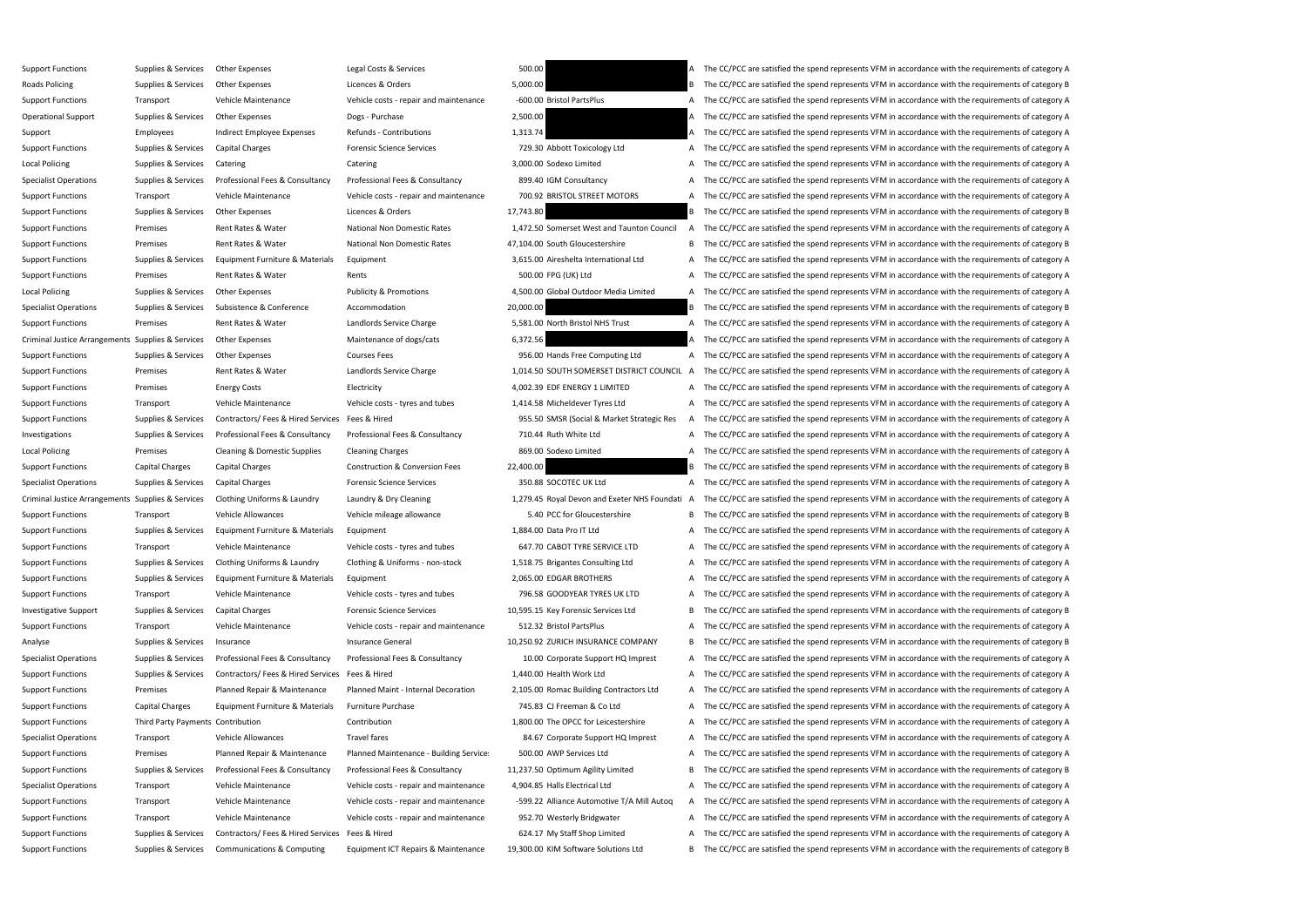Investigative Support Support Support Support Supports Pathologists reports Pathologists reports 2,704.00 DR BN PURDUE A The CC/PCC are satisfied the spend represents VFM in accordance with the requirements of category A Support Functions Premises Planned Repair & Maintenance Planned Maint - Ext Wall Window or Dc 672.00 WESSEX GLASS CO LTD A The CC/PCC are satisfied the spend represents VFM in accordance with the requirements of category A Support Functions Supplies & Services Communications & Computing Equipment ICT 7,212.70 BRITISH TELECOMMUNICATIONS PLC A The CC/PCC are satisfied the spend represents VFM in accordance with the requirements of category A Support Functions Premises Energy Costs Electricity Electricity and the Support Electricity 1,225.53 Thornbury Town Council A The CC/PCC are satisfied the spend represents VFM in accordance with the requirements of categor Support Functions Transport Vehicle Maintenance Vehicle costs - repair and maintenance 1,817.83 SJ Cook & Sons A The CC/PCC are satisfied the spend represents VFM in accordance with the requirements of category A Support Functions Premises Planned Repair & Maintenance Grounds Maintenance 4,630.00 Gordano Tree Care A The CC/PCC are satisfied the spend represents VFM in accordance with the requirements of category A Specialist Operations Transport Vehicle Maintenance Vehicle costs - fuel 2,342.01 2,342.01 A The CC/PCC are satisfied the spend represents VFM in accordance with the requirements of category A Support Functions Premises Planned Repair & Maintenance Planned Maint - External works 2,572.80 Sign Efex Ltd A The CC/PCC are satisfied the spend represents VFM in accordance with the requirements of category A Support Functions Premises Energy Costs Electricity Electricity S52.57 BRITISH GAS A The CC/PCC are satisfied the spend represents VFM in accordance with the requirements of category A Support Functions Premises Rent Rates & Water National Non Domestic Rates 22,528.00 Bristol City Council B The CC/PCC are satisfied the spend represents VFM in accordance with the requirements of category B Support Functions Supplies & Services Equipment Furniture & Materials Loose Furniture 1,140.00 BOF Group Ltd A The CC/PCC are satisfied the spend represents VFM in accordance with the requirements of category A Support Functions Premises Rent Rates & Water Hire of Accommodation 18,967.00 Hilton Bristol B The CC/PCC are satisfied the spend represents VFM in accordance with the requirements of category B Support Functions Capital Charges Capital Charges Construction & Conversion Fees 4.617.00 Commercial Transfer Limited A The CC/PCC are satisfied the spend represents VFM in accordance with the requirements of category A Roads Policing Supplies & Services Communications & Computing Equipment ICT Repairs & Maintenance 16,250.00 Cubic Transportation Systems Ltd B The CC/PCC are satisfied the spend represents VFM in accordance with the requir Specialist Operations Third Party Payments Other Local Authorities or Forces Contributions to Other Forces 14,727.12 PCC for Gloucestershire B The CC/PCC are satisfied the spend represents VFM in accordance with the requir Support Functions Premises Energy Costs Electricity Electricity and the COVID-1,460.74 EDF ENERGY 1 LIMITED A The CC/PCC are satisfied the spend represents VFM in accordance with the requirements of category A Investigations Supplies & Services Professional Fees & Consultancy Professional Fees & Consultancy 523.92 A The CC/PCC are satisfied the spend represents VFM in accordance with the requirements of category A Support Functions Premises Planned Repair & Maintenance Grounds Maintenance 2,310.00 PLANT CARE INTERIORSCAPES A The CC/PCC are satisfied the spend represents VFM in accordance with the requirements of category A Support Functions Premises Rent Rates & Water National Non Domestic Rates 3,862.00 Bristol City Council A The CC/PCC are satisfied the spend represents VFM in accordance with the requirements of category A Roads Policing Supplies & Services Equipment - Consumables Equipment - Consumables Equipment - Consumables Equipment - Consumables 2,447.50 D.tec International Limited A The CC/PCC are satisfied the spend represents VFM in Support Functions Transport Transport Wehicle Maintenance Vehicle costs - repair and maintenance 614.61 Alliance Automotive T/A Mill Autoq A The CC/PCC are satisfied the spend represents VFM in accordance with the requirem Support Functions Premises Rent Rates & Water National Non Domestic Rates 27,904.00 Bristol City Council B The CC/PCC are satisfied the spend represents VFM in accordance with the requirements of category B Specialist Operations Supplies & Services Communications & Computing Telephone Calls 717.50 Vodafone Corporate Limited A The CC/PCC are satisfied the spend represents VFM in accordance with the requirements of category A Specialist Operations Supplies & Services Professional Fees & Consultancy Professional Fees & Consultancy Professional Fees & Consultancy Professional Fees & Consultancy 900.00 Linguassist Interpreting & Trans A The CC/PCC Criminal Justice Arrangements Supplies & Services Medical Fees Doctors - call out fees Doctors - call out fees Doctors - call out fees 18,901.00 G4S Health Services (UK) Ltd B The CC/PCC are satisfied the spend represents Support Functions Transport Vehicle Maintenance Vehicle costs - repair and maintenance 2,057.11 Halls Electrical Ltd A The CC/PCC are satisfied the spend represents VFM in accordance with the requirements of category A Support Functions Premises Rent Rates & Water National Non Domestic Rates 535.33 South Gloucestershire A The CC/PCC are satisfied the spend represents VFM in accordance with the requirements of category A Specialist Operations Supplies & Services Other Expenses Legal Costs & Services 1,180.00 A The CC/PCC are satisfied the spend represents VFM in accordance with the requirements of category A Specialist Operations Premises Planned Repair & Maintenance Premises Costs 3,815.58 Sovereign Fire & Security Ltd A The CC/PCC are satisfied the spend represents VFM in accordance with the requirements of category A Support Functions Supplies & Services Other Expenses Licences & Orders 6,160.32 TrackaPhone Ltd A The CC/PCC are satisfied the spend represents VFM in accordance with the requirements of category A Support Functions Supplies & Services Communications & Computing Equipment ICT Software 10,827.00 Police Digital Service B The CC/PCC are satisfied the spend represents VFM in accordance with the requirements of category B Specialist Operations Employees Police Pay & Allowances Police Sergeant - Pay, NI, Pension 4,632.94 PCC for Dorset A The CC/PCC are satisfied the spend represents VFM in accordance with the requirements of category A Support Functions Premises Rent Rates & Water Landlords Service Charge 2,174.18 TCN UK Ltd A The CC/PCC are satisfied the spend represents VFM in accordance with the requirements of category A Criminal Justice Arrangements Supplies & Services Medical Fees Doctors - call out fees Doctors - call out fees Doctors - call out fees 9,947.00 G4S Health Services (UK) Ltd A The CC/PCC are satisfied the spend represents V Support Functions Premises Rent Rates & Water National Non Domestic Rates 7,221.00 Bristol City Council A The CC/PCC are satisfied the spend represents VFM in accordance with the requirements of category A Support Functions Transport Vehicle Workshops/Maintenance Vehicle Workshop 2,884.88 WURTH UK LTD A The CC/PCC are satisfied the spend represents VFM in accordance with the requirements of category A Specialist Operations Supplies & Services Equipment Furniture & Materials Equipment 119.98 Corporate Support HQ Imprest A The CC/PCC are satisfied the spend represents VFM in accordance with the requirements of category A Support Functions Supplies & Services Contractors/ Fees & Hired Services Fees & Hired Services Fees & Hired Services Fees & Hired 690.00 Romac Building Contractors Ltd A The CC/PCC are satisfied the spend represents VFM in Support Functions Transport Vehicle Maintenance Vehicle costs - repair and maintenance 3,438.05 SJ Cook & Sons A The CC/PCC are satisfied the spend represents VFM in accordance with the requirements of category A Roads Policing Transport Vehicle Workshops/Maintenance Vehicle recovery 685.00 AA Business Services A The CC/PCC are satisfied the spend represents VFM in accordance with the requirements of category A Support Functions Premises Rent Rates & Water Water Charges/Sewerages 845.45 Water2Business A The CC/PCC are satisfied the spend represents VFM in accordance with the requirements of category A Support Functions Supplies & Services Communications & Computing Equipment ICT 2,988.24 Telefonica UK Ltd A The CC/PCC are satisfied the spend represents VFM in accordance with the requirements of category A Support Functions Premises Rent Rates & Water National Non Domestic Rates 2,094.00 Mendip District Council A The CC/PCC are satisfied the spend represents VFM in accordance with the requirements of category A Support Functions Transport Vehicle Maintenance Vehicle costs - commissioning 1,057.03 VEHICLE DEVELOPMENTS A The CC/PCC are satisfied the spend represents VFM in accordance with the requirements of category A Support Functions Capital Charges Equipment Furniture & Materials Furniture Purchase 815.29 Artworks Solutions Ltd A The CC/PCC are satisfied the spend represents VFM in accordance with the requirements of category A Support Functions Supplies & Services Communications & Computing Equipment ICT Repairs & Maintenance 60,000.00 Police Digital Service CT he CC/PCC are satisfied the spend represents VFM in accordance with the requirements Specialist Operations Transport Vehicle Maintenance Vehicle costs - fuel 3,181.42 3,181.42 A The CC/PCC are satisfied the spend represents VFM in accordance with the requirements of category A Support Functions Supplies & Services Catering Catering Catering Catering Catering Catering Catering Catering 2014 Sodexo Limited B The CC/PCC are satisfied the spend represents VFM in accordance with the requirements of c Support Functions Supplies & Services Other Expenses Publicity & Promotions Publicity & Promotions 850.00 Studio Tri Ltd T/A S3 Advertising A The CC/PCC are satisfied the spend represents VFM in accordance with the require Support Functions Employees Police Staff Pay & Allowances Staffing Agency 1,862.94 Hays Specialist Recruitment Ltd A The CC/PCC are satisfied the spend represents VFM in accordance with the requirements of category A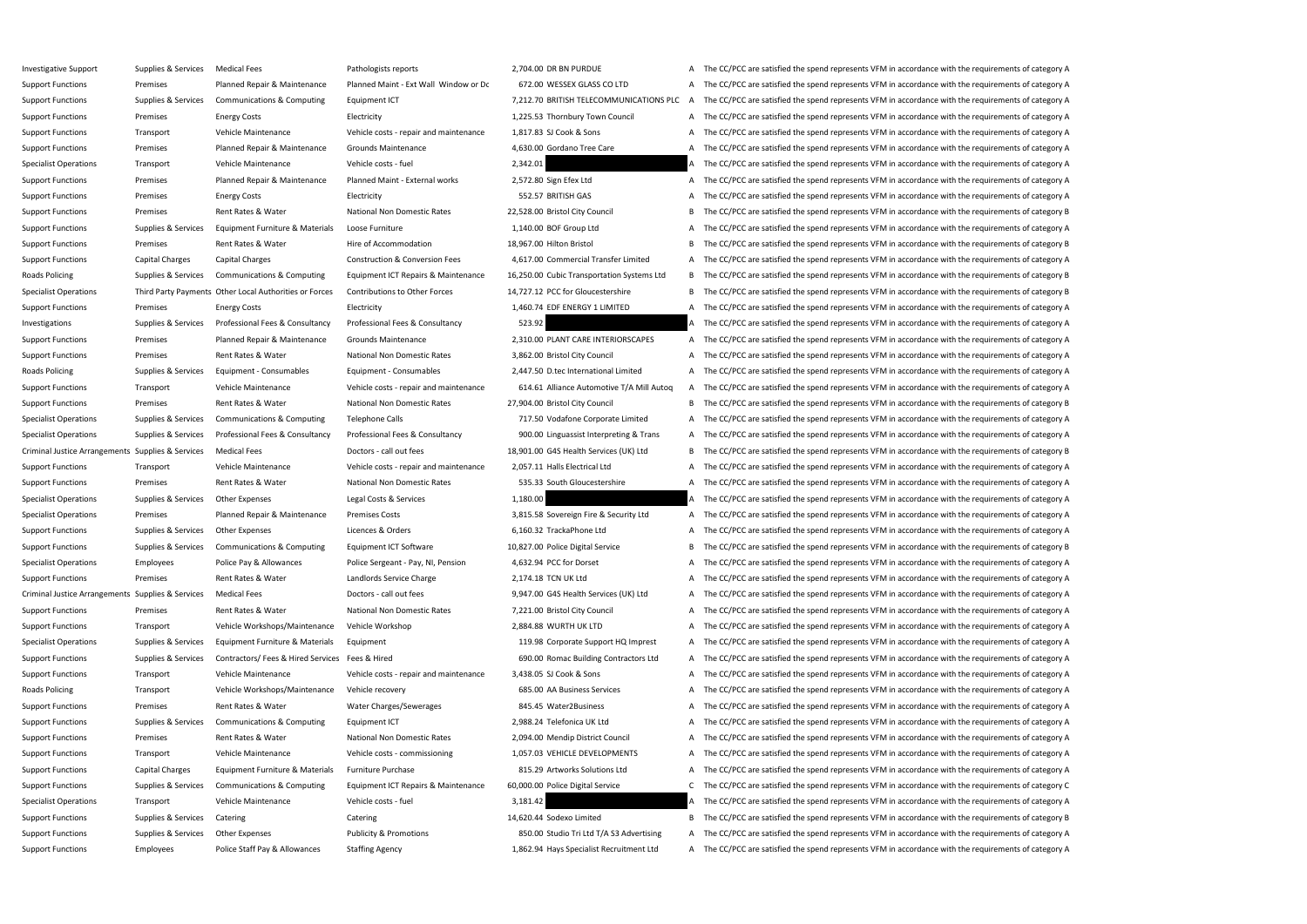Support Functions Supplies & Services Contractors/ Fees & Hired Services Fees & Hired - Accreditation - 620.00 Forensic Focus Ltd A The CC/PCC are satisfied the spend represents VFM in accordance with the requirements of c Operational Support Transport Vehicle Allowances Cycle costs 4,770.99 Certini Bicycle Co A The CC/PCC are satisfied the spend represents VFM in accordance with the requirements of category A Roads Policing Transport Vehicle Workshops/Maintenance Vehicle recovery 1,418.30 AA Business Services A The CC/PCC are satisfied the spend represents VFM in accordance with the requirements of category A Support Functions Supplies & Services Other Expenses Courses Fees 2,255.00 ICAEW A The CC/PCC are satisfied the spend represents VFM in accordance with the requirements of category A Support Functions Supplies & Services Other Expenses Courses Fees Courses Fees 1,977.50 College of Policing Ltd A The CC/PCC are satisfied the spend represents VFM in accordance with the requirements of category A Support Functions Capital Charges Capital Charges Additions:Non Enhancing Fees 1,272.00 Ridge & Partners LLP A The CC/PCC are satisfied the spend represents VFM in accordance with the requirements of category A Support Functions Premises Dipplanned Repair & Maintenance Responsive Maint - Internal Wall or Doo 685.00 WESSEX GLASS CO LTD A The CC/PCC are satisfied the spend represents VFM in accordance with the requirements of categ Investigative Support Supplies & Services Other Expenses Courses Fees Courses Fees 2,250.00 The Fire Service College Ltd A The CC/PCC are satisfied the spend represents VFM in accordance with the requirements of category A Support Functions Supplies & Services Other Expenses Legal Costs & Services Legal Costs & Services 500.00 A The CC/PCC are satisfied the spend represents VFM in accordance with the requirements of category A Support Functions Supplies & Services Other Expenses Courses Fees Courses Fees 1,004.80 Pearson Education Ltd A The CC/PCC are satisfied the spend represents VFM in accordance with the requirements of category A Specialist Operations Supplies & Services Communications & Computing Telephone Calls 1,011.09 Telefonica UK Limited A The CC/PCC are satisfied the spend represents VFM in accordance with the requirements of category A Support Functions Premises Planned Repair & Maintenance Premises Costs 1,825.08 AMP Biomass Fuel T/A AMP A The CC/PCC are satisfied the spend represents VFM in accordance with the requirements of category A Support Functions Supplies & Services Communications & Computing Equipment ICT Repairs & Maintenance 22,860.00 Altia Solutions Ltd B The CC/PCC are satisfied the spend represents VFM in accordance with the requirements of Support Functions Premises Planned Repair & Maintenance Repairs & Maint General 770.45 Cleankill Environmental Services Lt A The CC/PCC are satisfied the spend represents VFM in accordance with the requirements of category Support Functions Premises Rent Rates & Water National Non Domestic Rates 19,712.00 North Somerset Council B The CC/PCC are satisfied the spend represents VFM in accordance with the requirements of category B Investigative Support Supplies & Services Communications & Computing Equipment ICT Consumables 19,200.00 iContact Branding Ltd B The CC/PCC are satisfied the spend represents VFM in accordance with the requirements of cate Support Functions Capital Charges Capital Charges Construction & Conversion Works 2,530.00 Romac Building Contractors Ltd A The CC/PCC are satisfied the spend represents VFM in accordance with the requirements of category Support Functions Transport Vehicle Maintenance Vehicle costs - fuel 22,239.05 Arval UK Ltd B The CC/PCC are satisfied the spend represents VFM in accordance with the requirements of category B Support Functions Transport Vehicle Maintenance Vehicle costs - repair and maintenance 9,463.65 SJ Cook & Sons A The CC/PCC are satisfied the spend represents VFM in accordance with the requirements of category A Criminal Justice Arrangements Supplies & Services Other Expenses Maintenance of dogs/cats Maintenance of dogs/cats 868.26 A The CC/PCC are satisfied the spend represents VFM in accordance with the requirements of category Support Functions Premises Energy Costs Electricity Electricity and Because 3,105.54 EDF ENERGY 1 LIMITED A The CC/PCC are satisfied the spend represents VFM in accordance with the requirements of category A Support Functions Premises Energy Costs Electricity Electricity and the Support Electricity and Support Europe and The CC/PCC are satisfied the spend represents VFM in accordance with the requirements of category A Support Functions Supplies & Services Contractors/ Fees & Hired Services Fees & Hired 2,499.17 My Staff Shop Limited A The CC/PCC are satisfied the spend represents VFM in accordance with the requirements of category A Support Functions Supplies & Services Contractors/ Fees & Hired Services Fees & Hired Services Fees & Hired Services Fees & Hired 570.83 My Staff Shop Limited A The CC/PCC are satisfied the spend represents VFM in accordan Investigations Supplies & Services Supplies & Services Court Application Fees 1,130.00 HM Courts & Tribunal Service A The CC/PCC are satisfied the spend represents VFM in accordance with the requirements of category A Roads Policing Supplies & Services Printing Stationery & Office Exp Postage 1990 a 4,203.83 A The CC/PCC are satisfied the spend represents VFM in accordance with the requirements of category A Support Functions Premises Energy Costs Electricity Electricity and Electricity and Base and S27.94 EDF ENERGY 1 LIMITED A The CC/PCC are satisfied the spend represents VFM in accordance with the requirements of category A Support Functions Premises Premises Premises General Waste Costs General Waste Costs 526.07 SUEZ Recycling and Recovery UK Ltd A The CC/PCC are satisfied the spend represents VFM in accordance with the requirements of cate Support Functions Premises Premises Planned Repair & Maintenance Planned Maintenance - Building Services 5,195.00 SVE Services Limited A The CC/PCC are satisfied the spend represents VFM in accordance with the requirements Support Employees Indirect Employee Expenses Inter Authority Adj 1974 Reorg 13,008.09 PCC for Gloucestershire B The CC/PCC are satisfied the spend represents VFM in accordance with the requirements of category B Specialist Operations Supplies & Services Other Expenses Licences & Orders 25,000.00 Forensic Analytics Ltd B The CC/PCC are satisfied the spend represents VFM in accordance with the requirements of category B Support Functions Transport Vehicle Maintenance Vehicle costs - repair and maintenance 12,137.83 Clifford Thames Limited B The CC/PCC are satisfied the spend represents VFM in accordance with the requirements of category B Specialist Operations Supplies & Services Subsistence & Conference Accommodation Accommodation 180.00 Corporate Support HQ Imprest A The CC/PCC are satisfied the spend represents VFM in accordance with the requirements of Specialist Operations Supplies & Services Catering Catering Catering Catering Catering Catering Catering Catering Catering David De Services Category A The CC/PCC are satisfied the spend represents VFM in accordance with t Support Functions Premises Rent Rates & Water National Non Domestic Rates 1,513.75 Sedgemoor District Council A The CC/PCC are satisfied the spend represents VFM in accordance with the requirements of category A Specialist Operations Employees Police Overtime Police PC - Overtime 41,540.00 PCC for Gloucestershire B The CC/PCC are satisfied the spend represents VFM in accordance with the requirements of category B Specialist Operations Transport Vehicle Maintenance Vehicle costs - fuel 175.42 Corporate Support HQ Imprest A The CC/PCC are satisfied the spend represents VFM in accordance with the requirements of category A Support Functions Capital Charges Capital Charges ICT Equipment Purchase 1,604.00 Vodafone A The CC/PCC are satisfied the spend represents VFM in accordance with the requirements of category A Support Functions Supplies & Services Contractors/ Fees & Hired Services Fees & Hired 1,000.00 My Staff Shop Limited A The CC/PCC are satisfied the spend represents VFM in accordance with the requirements of category A Support Functions Third Party Payments Other Local Authorities or Forces Contributions to Other Forces 668.64 PCC for Northumbria A The CC/PCC are satisfied the spend represents VFM in accordance with the requirements of c Criminal Justice Arrangements Supplies & Services Other Expenses Maintenance of dogs/cats Maintenance of dogs/cats 518.00 A The CC/PCC are satisfied the spend represents VFM in accordance with the requirements of category Support Functions Supplies & Services Contractors/ Fees & Hired Services Fees & Hired 1,166.67 My Staff Shop Limited A The CC/PCC are satisfied the spend represents VFM in accordance with the requirements of category A Investigative Support Supplies & Services Capital Charges Forensic Science Services Forensic Science Services 1,974.70 Orchid Cellmark Ltd A The CC/PCC are satisfied the spend represents VFM in accordance with the requirem Support Functions Premises Energy Costs Electricity Electricity and the Stategory A The CC/PCC are satisfied the spend represents VFM in accordance with the requirements of category A Support Functions Transport Vehicle Maintenance Vehicle costs - repair and maintenance 533.52 Bristol PartsPlus A The CC/PCC are satisfied the spend represents VFM in accordance with the requirements of category A Support Functions Supplies & Services Other Expenses Legal Costs & Services 767.00 A The CC/PCC are satisfied the spend represents VFM in accordance with the requirements of category A Support Functions Premises Planned Repair & Maintenance Estates Costs 2,421.80 D R Jones (Yeovil) Ltd A The CC/PCC are satisfied the spend represents VFM in accordance with the requirements of category A Local Policing Supplies & Services Equipment Furniture & Materials Equipment Repairs & Maintenance 315.30 Blue Light Partnership B The CC/PCC are satisfied the spend represents VFM in accordance with the requirements of ca Roads Policing Supplies & Services Printing Stationery & Office Exp Postage Printing Stationery & Office Exp Postage 3,786.48 3,786.48 A The CC/PCC are satisfied the spend represents VFM in accordance with the requirements Support Functions Supplies & Services Other Expenses Courses Fees Courses Fees 750.00 Knowledge Exchange Group Ltd A The CC/PCC are satisfied the spend represents VFM in accordance with the requirements of category A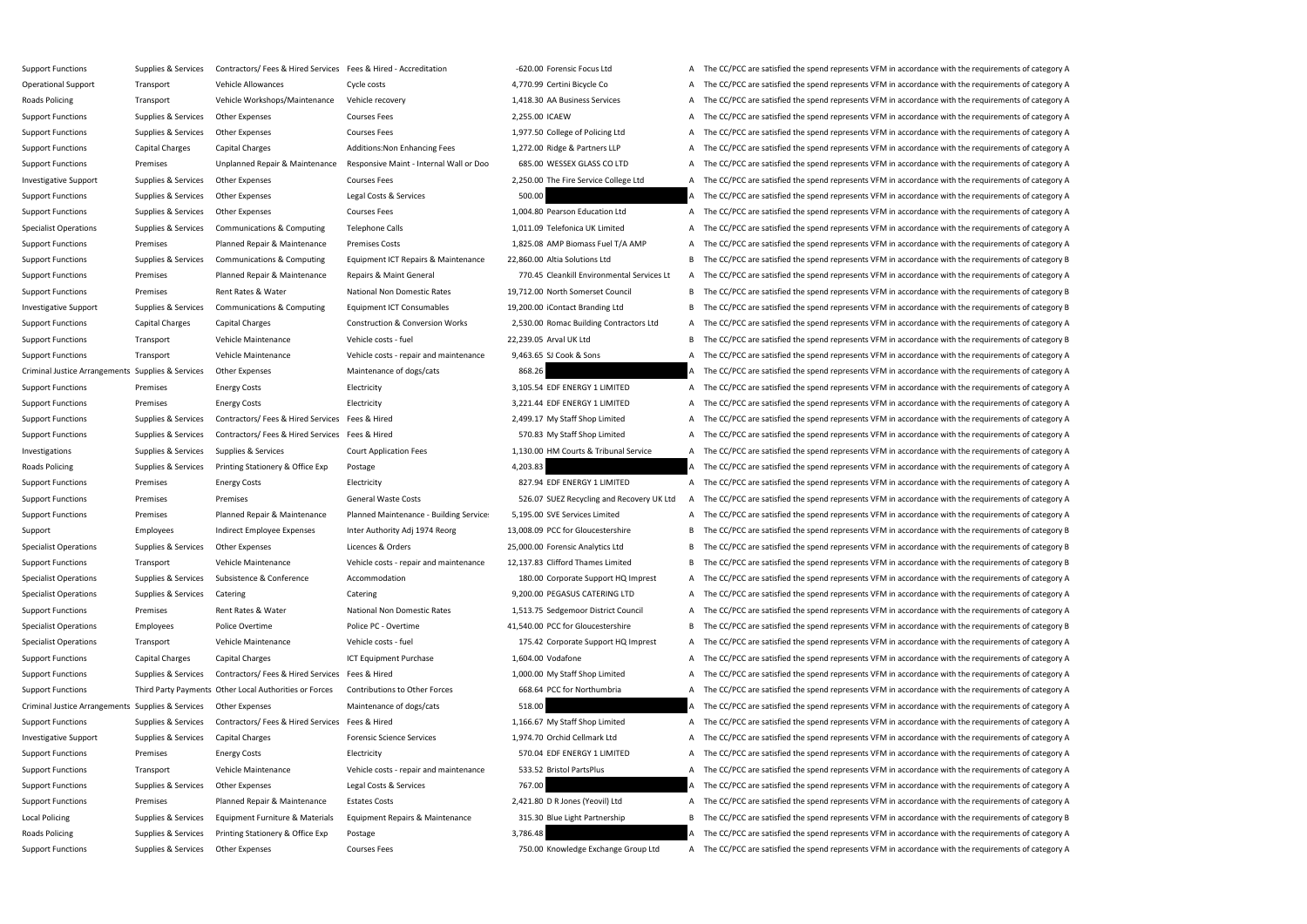Specialist Operations Premises Cleaning & Domestic Supplies Window Cleaning 1,485.00 Sodexo Limited A The CC/PCC are satisfied the spend represents VFM in accordance with the requirements of category A Criminal Justice Arrangements Supplies & Services Medical Fees Doctors - charges for statements Doctors - charges for statements 503.58 A The CC/PCC are satisfied the spend represents VFM in accordance with the requirement Analyse Third Party Payments Payments to Clients Grants - Voluntary Orgs 1,707.00 Escapeline A The CC/PCC are satisfied the spend represents VFM in accordance with the requirements of category A Support Functions Premises Rent Rates & Water National Non Domestic Rates 2,086.25 North Somerset Council A The CC/PCC are satisfied the spend represents VFM in accordance with the requirements of category A Support Functions Transport Vehicle Maintenance Vehicle costs - repair and maintenance 863.93 Bristol PartsPlus A The CC/PCC are satisfied the spend represents VFM in accordance with the requirements of category A Support Functions Transport Vehicle Maintenance Vehicle costs - repair and maintenance 650.25 BMW (UK) Ltd A The CC/PCC are satisfied the spend represents VFM in accordance with the requirements of category A Support Functions Supplies & Services Capital Charges Forensic Science Services -723.87 Orchid Cellmark Ltd A The CC/PCC are satisfied the spend represents VFM in accordance with the requirements of category A Investigative Support Supplies & Services Capital Charges Forensic Science Services 943.17 Key Forensic Services Ltd A The CC/PCC are satisfied the spend represents VFM in accordance with the requirements of category A Support Functions Supplies & Services Other Expenses Legal Costs & Services 687.50 A The CC/PCC are satisfied the spend represents VFM in accordance with the requirements of category A Operational Support Supplies & Services Other Expenses Dogs - Equipment Dogs - Equipment 3,860.00 Timberbuild Dog Kennels A The CC/PCC are satisfied the spend represents VFM in accordance with the requirements of category Support Functions Premises Rent Rates & Water National Non Domestic Rates 78,336.00 Sedgemoor District Council C The CC/PCC are satisfied the spend represents VFM in accordance with the requirements of category C Specialist Operations Employees Police Staff Pay & Allowances Police Staff - Basic Pay 5,287.54 PCC for South Wales A The CC/PCC are satisfied the spend represents VFM in accordance with the requirements of category A Criminal Justice Arrangements Supplies & Services Equipment Furniture & Materials Equipment Equipment 44.99 Corporate Support HQ Imprest A The CC/PCC are satisfied the spend represents VFM in accordance with the requiremen Support Functions Premises Rent Rates & Water Water Charges/Sewerages 5,934.94 Water2Business A The CC/PCC are satisfied the spend represents VFM in accordance with the requirements of category A Operational Support Supplies & Services Other Expenses Vet Fees & Supplies Vet Fees & Supplies 2,048.48 B & W Equine Group Ltd A The CC/PCC are satisfied the spend represents VFM in accordance with the requirements of cate Support Functions Transport Vehicle Maintenance Vehicle costs - tyres and tubes 690.00 GOODYEAR TYRES UK LTD A The CC/PCC are satisfied the spend represents VFM in accordance with the requirements of category A Support Functions Transport Vehicle Maintenance Vehicle costs - tyres and tubes 708.64 National Tyre Service Ltd A The CC/PCC are satisfied the spend represents VFM in accordance with the requirements of category A Support Functions Premises Planned Repair & Maintenance Planned Maint - Electrical 565.00 SVE Services Limited A The CC/PCC are satisfied the spend represents VFM in accordance with the requirements of category A Analyse Employees Police Staff Pay & Allowances Staffing Agency 5,909.46 Matrix SCM Ltd A The CC/PCC are satisfied the spend represents VFM in accordance with the requirements of category A Support Functions Supplies & Services Communications & Computing Equipment ICT Software 37,293.87 Police Digital Service B The CC/PCC are satisfied the spend represents VFM in accordance with the requirements of category B Support Functions Capital Charges Capital Charges Vehicles Purchase Vehicles Purchase 27,231.66 Volvo Car UK Ltd B The CC/PCC are satisfied the spend represents VFM in accordance with the requirements of category B Support Functions Transport Vehicle Maintenance Vehicle costs - tyres and tubes 1,748.00 GOODYEAR TYRES UK LTD A The CC/PCC are satisfied the spend represents VFM in accordance with the requirements of category A Support Functions Supplies & Services Other Expenses Courses Fees Courses Fees 1,300.00 Heckler & Koch GB NSAF Limited A The CC/PCC are satisfied the spend represents VFM in accordance with the requirements of category A Support Functions Supplies & Services Communications & Computing Equipment ICT Repairs & Maintenance 53,000.00 PHOENIX SOFTWARE LTD C The CC/PCC are satisfied the spend represents VFM in accordance with the requirements of Analyse Transport Vehicle Allowances Travel fares Travel fares 4,644.00 A The CC/PCC are satisfied the spend represents VFM in accordance with the requirements of category A Support Functions Supplies & Services Printing Stationery & Office Exp Postage Postage 500.00 PURCHASE POWER A The CC/PCC are satisfied the spend represents VFM in accordance with the requirements of category A Support Functions Supplies & Services Other Expenses External Audit Fee 3,609.50 GRANT THORNTON UK LLP A The CC/PCC are satisfied the spend represents VFM in accordance with the requirements of category A Support Functions Premises Energy Costs Electricity Electricity S59.75 British Gas Business (Electric) A The CC/PCC are satisfied the spend represents VFM in accordance with the requirements of category A Support Functions Premises Rent Rates & Water Rents Rents Rents 21,000.00 Somerset West and Taunton Council B The CC/PCC are satisfied the spend represents VFM in accordance with the requirements of category B Disused Premises Rent Rates & Water Rents Rents Rents Rents 7,000.00 Somerset West and Taunton Council A The CC/PCC are satisfied the spend represents VFM in accordance with the requirements of category A Support Functions Supplies & Services Communications & Computing Equipment ICT Repairs & Maintenance 2,212.00 UNISYS LTD A The CC/PCC are satisfied the spend represents VFM in accordance with the requirements of category A Support Functions Transport Vehicle Maintenance Vehicle costs - tyres and tubes 1,385.41 CABOT TYRE SERVICE LTD A The CC/PCC are satisfied the spend represents VFM in accordance with the requirements of category A Support Functions Supplies & Services Contractors/ Fees & Hired Services Fees & Hired 2,607.48 My Staff Shop Limited A The CC/PCC are satisfied the spend represents VFM in accordance with the requirements of category A Support Functions Supplies & Services Contractors/ Fees & Hired Services Fees & Hired 1,915.83 My Staff Shop Limited A The CC/PCC are satisfied the spend represents VFM in accordance with the requirements of category A Support Functions Supplies & Services Communications & Computing Equipment ICT 2,670.00 Telefonica UK Limited A The CC/PCC are satisfied the spend represents VFM in accordance with the requirements of category A Support Functions Transport Vehicle Maintenance Vehicle costs - fuel 25,664.20 Arval UK Ltd B The CC/PCC are satisfied the spend represents VFM in accordance with the requirements of category B Support Functions Premises Rent Rates & Water National Non Domestic Rates 3,862.00 North Somerset Council A The CC/PCC are satisfied the spend represents VFM in accordance with the requirements of category A Support Functions Premises Planned Repair & Maintenance Planned Maintenance - Building Service: 7,082.55 Glide Student & Residential Ltd A The CC/PCC are satisfied the spend represents VFM in accordance with the requiremen Support Functions Premises Rent Rates & Water National Non Domestic Rates 1,161.75 North Somerset Council A The CC/PCC are satisfied the spend represents VFM in accordance with the requirements of category A Support Functions Transport Vehicle Maintenance Vehicle costs - tyres and tubes 792.00 GOODYEAR TYRES UK LTD A The CC/PCC are satisfied the spend represents VFM in accordance with the requirements of category A Analyse Employees Police Staff Pay & Allowances Staffing Agency 5,274.42 Matrix SCM Ltd A The CC/PCC are satisfied the spend represents VFM in accordance with the requirements of category A Support Functions Supplies & Services Other Expenses Legal Costs & Services 2,479.48 A The CC/PCC are satisfied the spend represents VFM in accordance with the requirements of category A Criminal Justice Arrangements Supplies & Services Medical Fees Doctors - call out fees Doctors - call out fees Doctors - call out fees 5.55.00 G4S Health Services (UK) Ltd A The CC/PCC are satisfied the spend represents VF Criminal Justice Arrangements Supplies & Services Medical Fees Doctors - call out fees Doctors - call out fees Doctors - call out fees 16,912.00 G4S Health Services (UK) Ltd B The CC/PCC are satisfied the spend represents Support Functions Supplies & Services Other Expenses Courses Fees Courses Fees 1,210.17 BPP PROFESSIONAL EDUCATION A The CC/PCC are satisfied the spend represents VFM in accordance with the requirements of category A Local Policing Third Party Payments Contribution Contribution Contribution Contribution Contribution Contribution 5,279.74 Avon Fire & Rescue A The CC/PCC are satisfied the spend represents VFM in accordance with the requi Support Functions Premises Premises Premit Rates & Water Premises Leases Premises Leases 873,716.82 Blue Light Partnership C The CC/PCC are satisfied the spend represents VFM in accordance with the requirements of category Support Functions Premises Planned Repair & Maintenance Planned Maintenance - Building Fabric 349.66 Sodexo Limited A The CC/PCC are satisfied the spend represents VFM in accordance with the requirements of category A Support Functions Third Party Payments Other Local Authorities or Forces Contributions to Other Forces 17,592.62 PCC for Gloucestershire B The CC/PCC are satisfied the spend represents VFM in accordance with the requiremen Support Functions Transport Vehicle Maintenance Vehicle costs - repair and maintenance 557.68 ROBINS & DAY BRISTOL A The CC/PCC are satisfied the spend represents VFM in accordance with the requirements of category A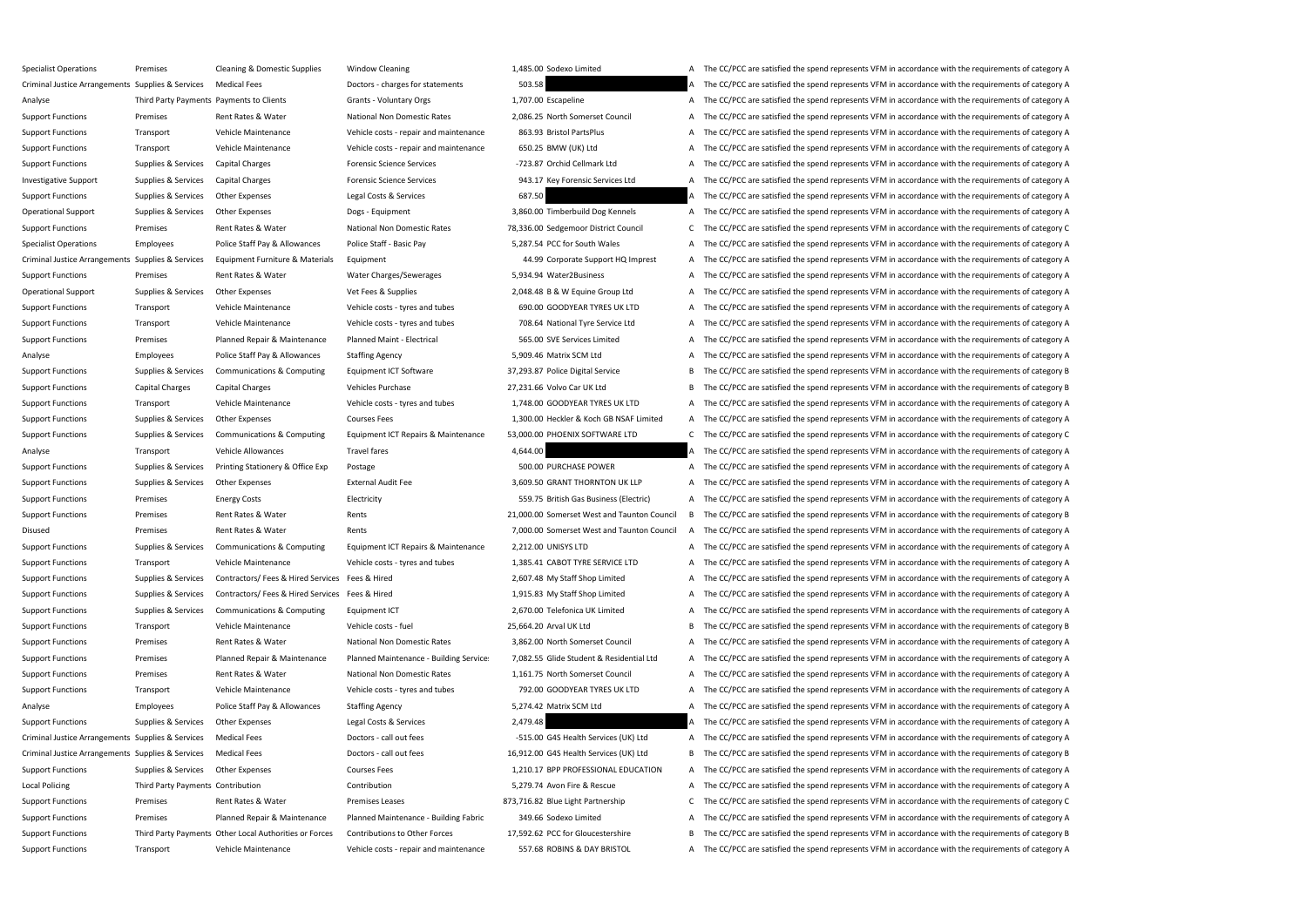Roads Policing Supplies & Services Equipment Furniture & Materials Publications including books 2,500.00 Firstcar Ltd A The CC/PCC are satisfied the spend represents VFM in accordance with the requirements of category A Support Functions Premises Rent Rates & Water National Non Domestic Rates 1,660.23 Somerset West and Taunton Council A The CC/PCC are satisfied the spend represents VFM in accordance with the requirements of category A Roads Policing Supplies & Services Equipment Furniture & Materials Equipment 3,298.20 Barrington International (SSS) Limi A The CC/PCC are satisfied the spend represents VFM in accordance with the requirements of category Support Functions Transport Vehicle Maintenance Vehicle costs - tyres and tubes 1,536.00 GOODYEAR TYRES UK LTD A The CC/PCC are satisfied the spend represents VFM in accordance with the requirements of category A Support Functions Premises Rent Rates & Water National Non Domestic Rates 5,689.65 North Somerset Council A The CC/PCC are satisfied the spend represents VFM in accordance with the requirements of category A Support Functions Supplies & Services Communications & Computing Equipment ICT Hardware Purch 1,090.00 Data Pro IT Ltd A The CC/PCC are satisfied the spend represents VFM in accordance with the requirements of category A Support Functions Third Party Payments Other Local Authorities or Forces Contributions to Other Forces 14,687.34 PCC for Gloucestershire B The CC/PCC are satisfied the spend represents VFM in accordance with the requiremen Support Functions Transport Vehicle Maintenance Vehicle costs - repair and maintenance 4,431.36 RYGOR COMMERCIALS LTD A The CC/PCC are satisfied the spend represents VFM in accordance with the requirements of category A Local Policing Supplies & Services Other Expenses Courses Fees 2,800.00 Second Step A The CC/PCC are satisfied the spend represents VFM in accordance with the requirements of category A Support Functions Supplies & Services Equipment Furniture & Materials Equipment 916.00 GMK Ltd A The CC/PCC are satisfied the spend represents VFM in accordance with the requirements of category A Support Functions Premises Dipplanned Repair & Maintenance Reactive Maintenance - Building Service 987.00 Avon Armour Limited A The CC/PCC are satisfied the spend represents VFM in accordance with the requirements of categ Support Functions Premises Rent Rates & Water Landlords Service Charge 1,503.44 Strategic Property Management t/a A The CC/PCC are satisfied the spend represents VFM in accordance with the requirements of category A Support Functions Supplies & Services Equipment Furniture & Materials Equipment Operational 793.87 SP Services (UK) Ltd A The CC/PCC are satisfied the spend represents VFM in accordance with the requirements of category A Support Functions Transport Vehicle Maintenance Vehicle costs - commissioning 3,492.60 Vehicle Livery Solutions Ltd A The CC/PCC are satisfied the spend represents VFM in accordance with the requirements of category A Support Functions Supplies & Services Other Expenses Legal Costs & Services 600.00 A The CC/PCC are satisfied the spend represents VFM in accordance with the requirements of category A Support Functions Supplies & Services Printing Stationery & Office Exp Postage Printing Stationery & Office Exp Postage 519.00 519.00 A The CC/PCC are satisfied the spend represents VFM in accordance with the requirements Support Functions Premises Rent Rates & Water National Non Domestic Rates 3,306.00 Mendip District Council A The CC/PCC are satisfied the spend represents VFM in accordance with the requirements of category A Investigative Support Supplies & Services Equipment Furniture & Materials Equipment 1,305.00 1,305.00 A The CC/PCC are satisfied the spend represents VFM in accordance with the requirements of category A Specialist Operations Transport Vehicle Maintenance Vehicle costs - commissioning 5,542.47 Halls Electrical Ltd A The CC/PCC are satisfied the spend represents VFM in accordance with the requirements of category A Support Functions Premises Rent Rates & Water Hire of Accommodation 24,688.80 Hilton Bristol B The CC/PCC are satisfied the spend represents VFM in accordance with the requirements of category B Support Functions Premises Rent Rates & Water National Non Domestic Rates 589.25 South Somerset District Council A The CC/PCC are satisfied the spend represents VFM in accordance with the requirements of category A Support Functions Supplies & Services Other Expenses Legal Costs & Services 600.00 A The CC/PCC are satisfied the spend represents VFM in accordance with the requirements of category A Criminal Justice Arrangements Supplies & Services Other Expenses Remand costs Remand costs 1,080.00 Charles Fellows Supplies Ltd A The CC/PCC are satisfied the spend represents VFM in accordance with the requirements of ca Specialist Operations Supplies & Services Equipment Furniture & Materials Equipment 7,536.00 Data Pro IT Ltd A The CC/PCC are satisfied the spend represents VFM in accordance with the requirements of category A Support Functions Premises Rent Rates & Water National Non Domestic Rates 638.25 South Somerset District Council A The CC/PCC are satisfied the spend represents VFM in accordance with the requirements of category A Specialist Operations Premises Rent Rates & Water Landlords Service Charge 2,221.51 Workman LLP A The CC/PCC are satisfied the spend represents VFM in accordance with the requirements of category A Support Functions Supplies & Services Equipment Furniture & Materials Equipment 1,200.00 Law Enforcement International Ltd A The CC/PCC are satisfied the spend represents VFM in accordance with the requirements of category Investigative Support Supplies & Services Capital Charges Forensic Science Services 8,697.10 Orchid Cellmark Ltd A The CC/PCC are satisfied the spend represents VFM in accordance with the requirements of category A Analyse Supplies & Services Other Expenses Financial Adjustments -0.69 PCC for Gloucestershire A The CC/PCC are satisfied the spend represents VFM in accordance with the requirements of category A Support Functions Transport Vehicle Maintenance Vehicle costs - tyres and tubes 592.50 MERCEDES BENZ OF BRISTOL A The CC/PCC are satisfied the spend represents VFM in accordance with the requirements of category A Support Functions Premises Rent Rates & Water Water Charges/Sewerages 658.57 Water2Business A The CC/PCC are satisfied the spend represents VFM in accordance with the requirements of category A Support Functions Transport Vehicle Maintenance Vehicle costs - repair and maintenance 537.88 Bristol PartsPlus A The CC/PCC are satisfied the spend represents VFM in accordance with the requirements of category A Specialist Operations Premises Rent Rates & Water Rents Rents Rents Rents A The CC/PCC are satisfied the spend represents VFM in accordance with the requirements of category A Investigations Supplies & Services Communications & Computing Tel Enquiry Service 2,433.33 Equifax Limited A The CC/PCC are satisfied the spend represents VFM in accordance with the requirements of category A Analyse Employees Police Staff Pay & Allowances Staffing Agency 7,642.91 Matrix SCM Ltd A The CC/PCC are satisfied the spend represents VFM in accordance with the requirements of category A Specialist Operations Transport Vehicle Hire Hired Vehicle Costs Hired Vehicle Costs 515.04 Scot Group Ltd A The CC/PCC are satisfied the spend represents VFM in accordance with the requirements of category A Support Functions Supplies & Services Equipment Furniture & Materials Equipment Repairs & Maintenance 8,747.39 Blue Light Partnership B The CC/PCC are satisfied the spend represents VFM in accordance with the requirements Support Employees Indirect Employee Expenses Refunds - Contributions 1,092.39 A The CC/PCC are satisfied the spend represents VFM in accordance with the requirements of category A Support Functions Premises Cleaning & Domestic Supplies Cleaning Charges 43,626.62 Sodexo Limited B The CC/PCC are satisfied the spend represents VFM in accordance with the requirements of category B Support Functions Third Party Payments Contribution Contribution Contribution Contribution Contribution Contribution 10,000.00 Unseen (UK) B The CC/PCC are satisfied the spend represents VFM in accordance with the requirem Support Functions Premises Energy Costs Electricity Electricity and Electricity 7,360.97 EDF ENERGY 1 LIMITED A The CC/PCC are satisfied the spend represents VFM in accordance with the requirements of category A Investigative Support Support Support Supportes Capital Charges Forensic Science Services Forensic Science Services 586.62 SOCOTEC UK Ltd A The CC/PCC are satisfied the spend represents VFM in accordance with the requireme Support Functions Premises Rent Rates & Water Water Charges/Sewerages 558.08 Water2Business A The CC/PCC are satisfied the spend represents VFM in accordance with the requirements of category A Support Functions Transport Vehicle Maintenance Vehicle costs - tyres and tubes 1,127.50 GOODYEAR TYRES UK LTD A The CC/PCC are satisfied the spend represents VFM in accordance with the requirements of category A Support Functions Transport Vehicle Maintenance Vehicle costs - fuel 24,902.25 Arval UK Ltd B The CC/PCC are satisfied the spend represents VFM in accordance with the requirements of category B Support Functions Capital Charges Capital Charges Vehicles Purchase Vehicles Purchase 64,132.27 Kevin Parker Horseboxes Ltd C The CC/PCC are satisfied the spend represents VFM in accordance with the requirements of categor Support Functions Premises Rent Rates & Water Rents Rents Rents Rents 2,750.00 Bargain Parking Ltd A The CC/PCC are satisfied the spend represents VFM in accordance with the requirements of category A Support Functions Third Party Payments Other Local Authorities or Forces Contributions to Other Forces 15,682.31 PCC for Gloucestershire B The CC/PCC are satisfied the spend represents VFM in accordance with the requiremen Disused Premises Rent Rates & Water National Non Domestic Rates 1,047.00 Sedgemoor District Council A The CC/PCC are satisfied the spend represents VFM in accordance with the requirements of category A Specialist Operations Supplies & Services Communications & Computing Equipment ICT Hardware Purch 8,749.00 Data Pro IT Ltd A The CC/PCC are satisfied the spend represents VFM in accordance with the requirements of category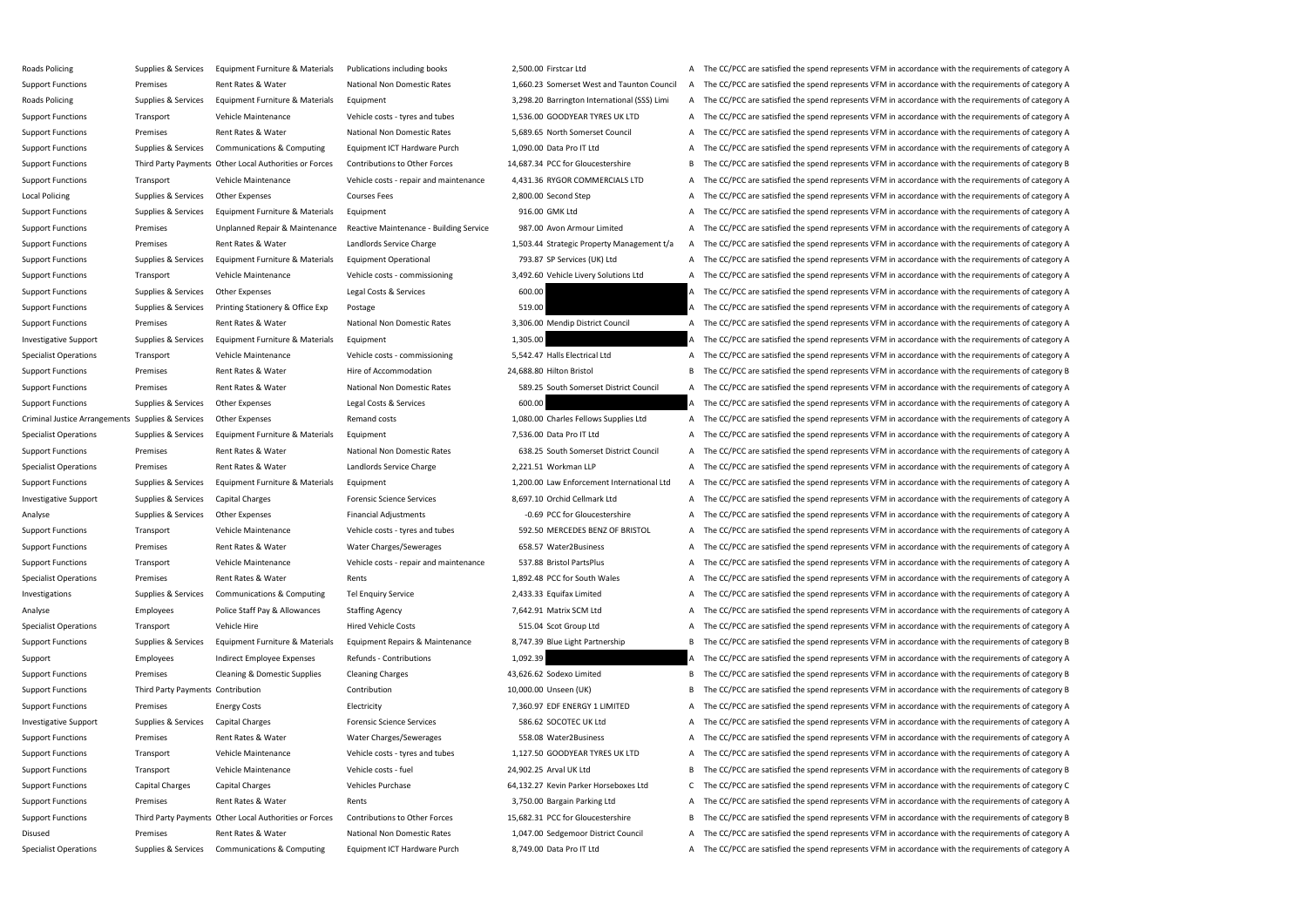| upport Functions                                 | Premises            | Rent Rates & Water                                    |
|--------------------------------------------------|---------------------|-------------------------------------------------------|
| nalyse                                           | Capital Financing   | Minimum Revenue Provision                             |
| upport Functions                                 | Premises            | Rent Rates & Water                                    |
| pecialist Operations                             | Supplies & Services | Professional Fees & Consultancy                       |
| upport Functions                                 | Premises            | <b>Energy Costs</b>                                   |
| riminal Justice Arrangements Supplies & Services |                     | <b>Other Expenses</b>                                 |
| pecialist Operations                             | Supplies & Services | Contractors/ Fees & Hired Servic                      |
| upport Functions                                 | Premises            | Rent Rates & Water                                    |
| upport Functions                                 | <b>Employees</b>    | Police Staff Pay & Allowances                         |
| upport Functions                                 | Supplies & Services | <b>Other Expenses</b>                                 |
| upport Functions                                 |                     | Third Party Payments Other Local Authorities or Force |
| upport Functions                                 | Supplies & Services | Professional Fees & Consultancy                       |
| upport Functions                                 | Supplies & Services | Communications & Computing                            |
| perational Support                               | Supplies & Services | Equipment Furniture & Material                        |
| nvestigative Support                             | Supplies & Services | Capital Charges                                       |
| upport Functions                                 |                     | Third Party Payments Other Local Authorities or Force |
| upport Functions                                 | Premises            | Rent Rates & Water                                    |
| upport Functions                                 | Transport           | Vehicle Maintenance                                   |
| upport Functions                                 | Supplies & Services | Communications & Computing                            |
| upport Functions                                 | Transport           | Vehicle Maintenance                                   |
| upport Functions                                 | Premises            | Rent Rates & Water                                    |
| upport Functions                                 | Supplies & Services | Contractors/ Fees & Hired Servic                      |
| oads Policing                                    | Supplies & Services | Equipment Furniture & Material                        |
| upport Functions                                 | Transport           | Vehicle Maintenance                                   |
| upport Functions                                 | Supplies & Services | Printing Stationery & Office Exp                      |
| upport Functions                                 | Premises            | Rent Rates & Water                                    |
| upport Functions                                 | Premises            | Rent Rates & Water                                    |
| upport Functions                                 | Supplies & Services | Catering                                              |
| upport Functions                                 | Supplies & Services | Equipment Furniture & Material                        |
| upport Functions                                 | Supplies & Services | Equipment Furniture & Material                        |
| upport Functions                                 | Premises            | <b>Energy Costs</b>                                   |
| upport Functions                                 | Transport           | Vehicle Maintenance                                   |
| upport Functions                                 | Premises            | Planned Repair & Maintenance                          |
| upport Functions                                 | Transport           | Vehicle Maintenance                                   |
| upport Functions                                 | Transport           | Vehicle Maintenance                                   |
| upport Functions                                 | Supplies & Services | Equipment Furniture & Material                        |
| upport Functions                                 | Supplies & Services | Communications & Computing                            |
| pecialist Operations                             | Transport           | Vehicle Maintenance                                   |
| perational Support                               | Transport           | Vehicle Maintenance                                   |
| upport Functions                                 | Premises            | Rent Rates & Water                                    |
| <b>nvestigations</b>                             | Supplies & Services | Equipment Furniture & Material                        |
| upport Functions                                 | Supplies & Services | Printing Stationery & Office Exp                      |
| upport Functions                                 | Supplies & Services | Communications & Computing                            |
| nalyse                                           | Supplies & Services | Professional Fees & Consultancy                       |
| upport Functions                                 | Premises            | Rent Rates & Water                                    |
| upport Functions                                 | Supplies & Services | Clothing Uniforms & Laundry                           |
| upport Functions                                 | Supplies & Services | <b>Other Expenses</b>                                 |
| upport Functions                                 | Premises            | Planned Repair & Maintenance                          |
| isused                                           | Premises            | <b>Cleaning &amp; Domestic Supplies</b>               |
| upport Functions                                 | Transport           | Vehicle Maintenance                                   |
|                                                  |                     |                                                       |

National Non Domestic Rates **1,849.00 Bath & North East Somerset** A The CC/PCC are satisfied the spend represents VFM in accordance with the requirements of category A Debt Charges - Principal 8,954.00 Salix Finance Ltd A The CC/PCC are satisfied the spend represents VFM in accordance with the requirements of category A Landlords Service Charge 10,768.00 Somerset West and Taunton Council B The CC/PCC are satisfied the spend represents VFM in accordance with the requirements of category B Professional Fees & Consultancy 696.90 PJN Mentoring & Interventions Ltd A The CC/PCC are satisfied the spend represents VFM in accordance with the requirements of category A Electricity **ELECTRICITY** 3,952.58 EDF ENERGY 1 LIMITED A The CC/PCC are satisfied the spend represents VFM in accordance with the requirements of category A Remand costs **Expenses Arrangements Supplies Conducts Arrangements CFC** are satisfied the spend represents VFM in accordance with the requirements of category A Contractors Specialist Operations Supplies Supplies Tractors Contractors Contractors Fees & Hired Services Fees & Hired Services of category A The CC/PCC are satisfied the spend represents VFM in accordance with the requir Water Charges/Sewerages 2,344.57 Water 2Business A The CC/PCC are satisfied the spend represents VFM in accordance with the requirements of category A Staffing Agency **Support Concerns A STAT ALLOWANCES ARECRUIT** A The CC/PCC are satisfied the spend represents VFM in accordance with the requirements of category A Licences & Orders **Expenses Access 2017,000.00** 17,000.00 **B** The CC/PCC are satisfied the spend represents VFM in accordance with the requirements of category B Contributions to Other Forces 15,217.45 PCC for Gloucestershire B The CC/PCC are satisfied the spend represents VFM in accordance with the requirements of category B Professional Fees & Consultancy 3,500.00 Atkins Ltd A The CC/PCC are satisfied the spend represents VFM in accordance with the requirements of category A Equipment ICT Equipment Communications Supplies A The CC/PCC are satisfied the spend represents VFM in accordance with the requirements of category A Ils Equipment Turniture Agold Support Agold Supplies A Security Ltd A The CC/PCC are satisfied the spend represents VFM in accordance with the requirements of category A Forensic Science Services **A The CC/PCC** are satisfied the spend represents VFM in accordance with the requirements of category A Contributions to Other Forces 11,094.26 PCC for Gloucestershire B The CC/PCC are satisfied the spend represents VFM in accordance with the requirements of category B National Non Domestic Rates **1,497.00 Bristol City Council** A The CC/PCC are satisfied the spend represents VFM in accordance with the requirements of category A Vehicle costs - repair and maintenance 1,137.49 Staceys Motors A The CC/PCC are satisfied the spend represents VFM in accordance with the requirements of category A Equipment ICT Software 30,120.00 PHOENIX SOFTWARE LTD B The CC/PCC are satisfied the spend represents VFM in accordance with the requirements of category B Vehicle costs - repair and maintenance 898.46 Alliance Automotive T/A Mill Autoq A The CC/PCC are satisfied the spend represents VFM in accordance with the requirements of category A Hire of Accommodation 25,115.25 County Marquees Ltd B The CC/PCC are satisfied the spend represents VFM in accordance with the requirements of category B Cupport Functions Support Functions Supplies Supplies A The CC/PCC are satisfied the spend represents VFM in accordance with the requirements of category A Is Equipment **Example 20 ARTER SUPPLIES A SERVICES A THE COLL**TURE A The CC/PCC are satisfied the spend represents VFM in accordance with the requirements of category A Vehicle costs - repair and maintenance 903.95 SJ Cook & Sons A The CC/PCC are satisfied the spend represents VFM in accordance with the requirements of category A Postage **Supplies A The CC/PCC** are satisfied the spend represents VFM in accordance with the requirements of category A Rents Tunctions Premises A The CC/PCC are satisfied the spend represents VFM in accordance with the requirements of category A National Non Domestic Rates 693.08 Somerset West and Taunton Council A The CC/PCC are satisfied the spend represents VFM in accordance with the requirements of category A Catering The CC/PCC are satisfied the spend represents VFM in accordance with the requirements of category A Catering 4,917.68 Sodexo Limited A The CC/PCC are satisfied the spend represents VFM in accordance with the requi Is Equipment Tunctions Supplies A The CC/PCC are satisfied the spend represents VFM in accordance with the requirements of category A Ils Equipment Tunctions Supplies A Supplies A The CC/PCC are satisfied the spend represents VFM in accordance with the requirements of category A Electricity **EXECONTED 1,000.77 EDF ENERGY 1 LIMITED** A The CC/PCC are satisfied the spend represents VFM in accordance with the requirements of category A Vehicle costs - tyres and tubes 1,104.00 GOODYEAR TYRES UK LTD A The CC/PCC are satisfied the spend represents VFM in accordance with the requirements of category A Planned Maintenance - Building Service: 3,750.00 SVE Services Limited A The CC/PCC are satisfied the spend represents VFM in accordance with the requirements of category A Vehicle costs - repair and maintenance 1,884.63 SJ Cook & Sons A The CC/PCC are satisfied the spend represents VFM in accordance with the requirements of category A Vehicle costs - repair and maintenance 4,430.48 SJ Cook & Sons A The CC/PCC are satisfied the spend represents VFM in accordance with the requirements of category A Ils Equipment Repairs & Maintenance 4,465.00 Sovereign Fire & Security Ltd A The CC/PCC are satisfied the spend represents VFM in accordance with the requirements of category A Equipment ICT Repairs & Maintenance 645.00 NCC Services Ltd A The CC/PCC are satisfied the spend represents VFM in accordance with the requirements of category A Vehicle costs - repair and maintenance 272.77 2007 2012 2013 A The CC/PCC are satisfied the spend represents VFM in accordance with the requirements of category A Vehicle costs - repair and maintenance 660.62 PCC for Devon & Cornwall A The CC/PCC are satisfied the spend represents VFM in accordance with the requirements of category A Hire of Accommodation 21,950.02 Hilton Bristol B The CC/PCC are satisfied the spend represents VFM in accordance with the requirements of category B Investigations Supplies Analytics Ltd C The CC/PCC are satisfied the spend represents VFM in accordance with the requirements of category C Postage **A Supplies A The CC/PCC** are satisfied the spend represents VFM in accordance with the requirements of category A Equipment ICT **A THE CONTEGONS COMPUTIONS A THE COLL** A The CC/PCC are satisfied the spend represents VFM in accordance with the requirements of category A Professional Fees & Consultancy 21,500.00 Sprague & Co Ltd B The CC/PCC are satisfied the spend represents VFM in accordance with the requirements of category B National Non Domestic Rates 2,816.00 North Somerset Council A The CC/PCC are satisfied the spend represents VFM in accordance with the requirements of category A Clothing & Uniforms - Issues 1,465.20 Fowlers of Bristol Ltd A The CC/PCC are satisfied the spend represents VFM in accordance with the requirements of category A Courses Fees **Supplies A The CC/PCC** are satisfied the spend represents VFM in accordance with the requirements of category A Grounds Maintenance **SAO.00 PLANT CARE INTERIORSCAPES** A The CC/PCC are satisfied the spend represents VFM in accordance with the requirements of category A Cleaning Charges The Marges Cleaning Charges 213.17 Sodexo Limited B The CC/PCC are satisfied the spend represents VFM in accordance with the requirements of category B Vehicle costs - repair and maintenance 558.52 Bristol PartsPlus A The CC/PCC are satisfied the spend represents VFM in accordance with the requirements of category A